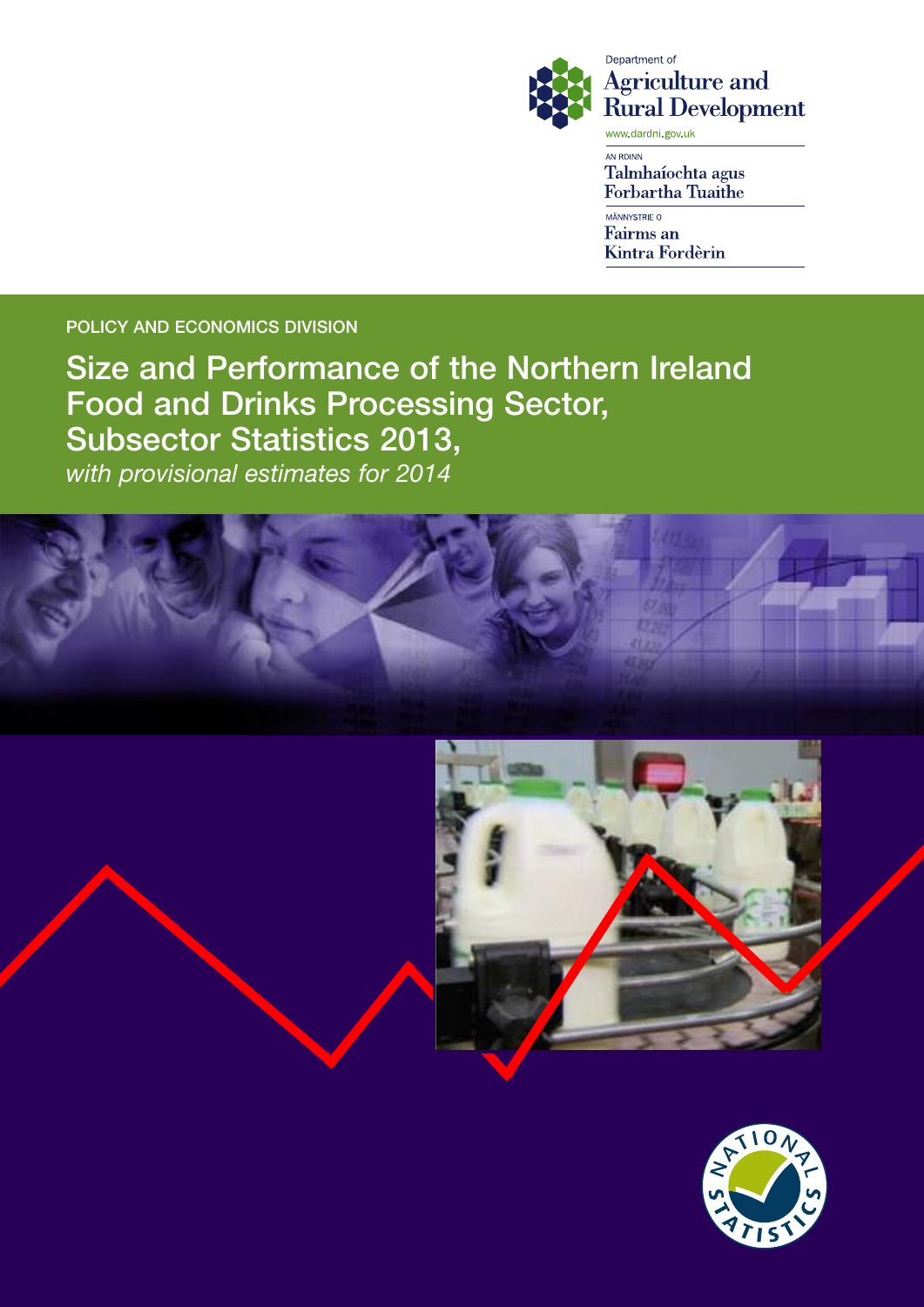## **A National Statistics publication**

The United Kingdom Statistics Authority has designated these statistics as National Statistics, in accordance with the Statistics and Registration Service Act 2007 and signifying compliance with the Code of Practice for Official Statistics.

Designation can be broadly interpreted to mean that the statistics:

- meet identified user needs;
- are well explained and readily accessible;
- are produced according to sound methods; and
- are managed impartially and objectively in the public interest.

Once statistics have been designated as National Statistics it is a statutory requirement that the Code of Practice shall continue to be observed.

You can also find out more about National Statistics on the Internet – go to [UK Statistics](http://www.statisticsauthority.gov.uk/)  [Authority](http://www.statisticsauthority.gov.uk/)

Brief extracts from this publication may be reproduced provided the source is fully acknowledged.

Proposals for reproduction of larger extracts should be addressed to:

Controller of Her Majesty's Stationery Office (HMSO) (Crown Copyright Officer) Crown Copyright Section The National Archives Kew Richmond Surrey TW9 4DU Tel: +44 (0) 20 8876 3444

E-mail [:psi@nationalarchives.gsi.gov.uk](file://csuser01/econ1/data/PATTERSO/FOOD/Food%2011%20(items%20that%20can)

Crown copyright 2015

#### ISBN 978-1-84807-534-4

Published in July 2015 by Policy and Economics Division, Department of Agriculture and Rural Development.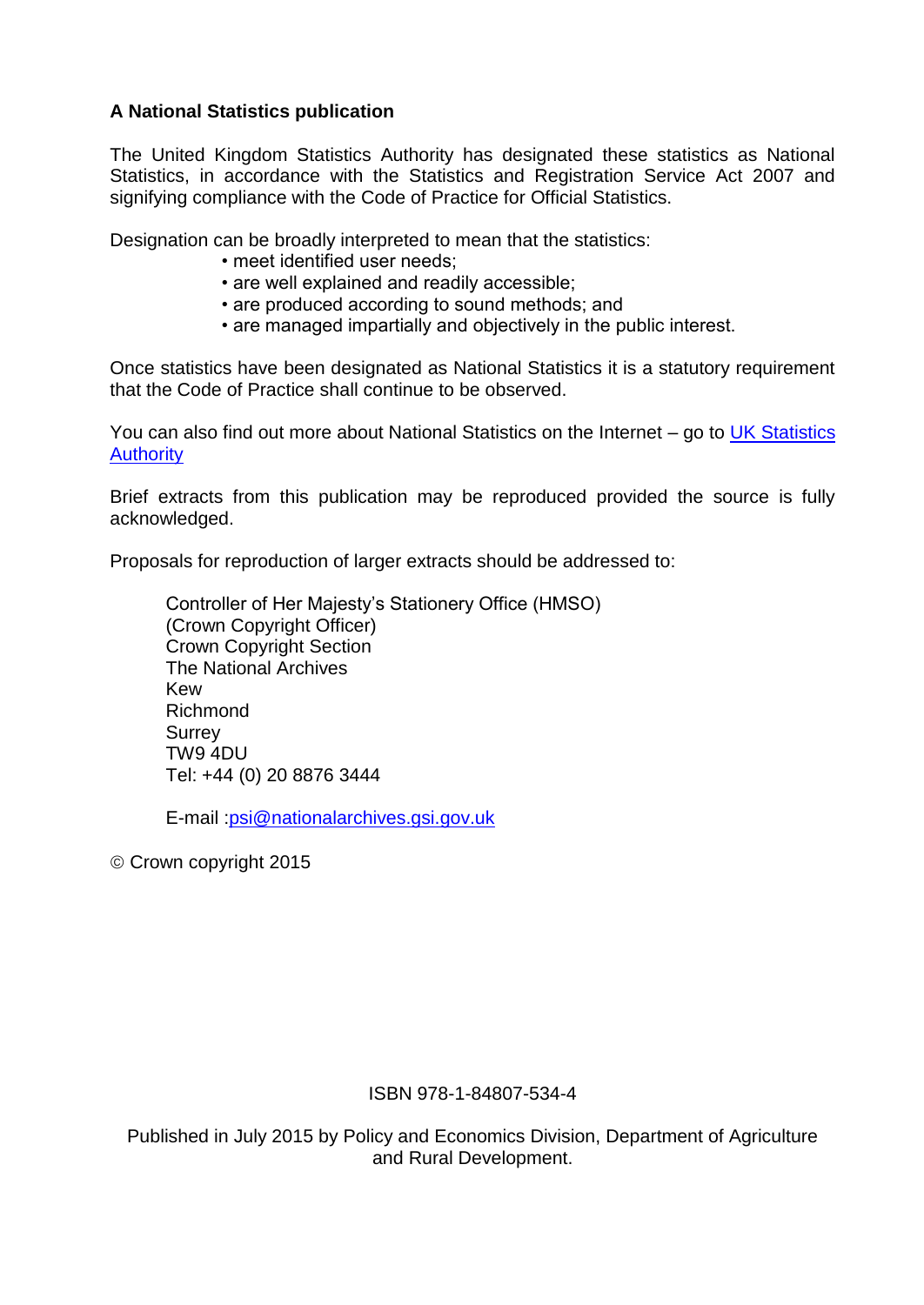## **FOREWORD**

This annual publication provides comprehensive information on the size and performance of the Northern Ireland food and drinks processing sector for 2012 and 2013, as well as provisional estimates of gross turnover and the level of employment in the sector for 2014. The time-lag between 31<sup>st</sup> December 2014 and firms' submission of their annual accounts to Companies House meant that a full set of 2014 account information was not available when this report was being prepared. It is anticipated that the full dataset for the sector in 2014 will be published in July 2016.

The 2013 data include estimates of the value of sales, value added, profitability, exports and employment for each of the ten constituent subsectors of the food and drinks processing sector in Northern Ireland. These statistics are supplemented with fifteen performance indicators for each subsector.

One of the main purposes for the report is to provide a robust statistical evidence base for those within the food and drinks processing sector seeking to identify industry trends over time or to benchmark business performance against the range of indicators presented in the report.

A time-series of data to cover the main variables over the 1989-2013 has also been published on the [DARDNI](http://www.dardni.gov.uk/index/statistics/statistical-reports/size-and-performance-of-the-ni-food-and-drinks-processing-sector.htm) website, including provisional estimates for sales and level of employment in 2014.

Following further development work, a series on the number of agency workers employed within the sector has been finalised and will be included in the time-series data, running from 2011. Tables 3 and 8 in this report also provide the relevant data for this variable. This fulfills a recommendation emanating from the strategic action plan 'Going for Growth' as published by the Agri-Food Strategy Board in May 2013. Work continues on the other relevant statistical recommendations.

A number of organisations provided assistance in the task of compiling the statistics for this report and their help and co-operation are gratefully acknowledged. They include Economics and Labour Market Statistics Branch of the Department of Finance and Personal, Invest Northern Ireland and Companies House. The production of this report would not have been possible without their assistance.

Comments on the report are always welcome and should be forwarded to the author, William Taylor, at the contact details given below. As with all DARD statistical publications this report is available on the DARD website, at *[www.dardni.gov.uk](http://www.dardni.gov.uk/index/statistics.htm)* and via the DARD statistics Twitter account: @DARDstats.

#### **Norman Fulton Director of Policy and Economics July 2015**

Department of Agriculture and Rural Development Tel (028) 90 524640 Policy and Economics Division Fax (028) 90 524676 Dundonald House E-mail: [aeb.econstats@dardni.gov.uk](mailto:aeb.econstats@dardni.gov.uk) Upper Newtownards Road **Ballymiscaw** Belfast BT4 3SB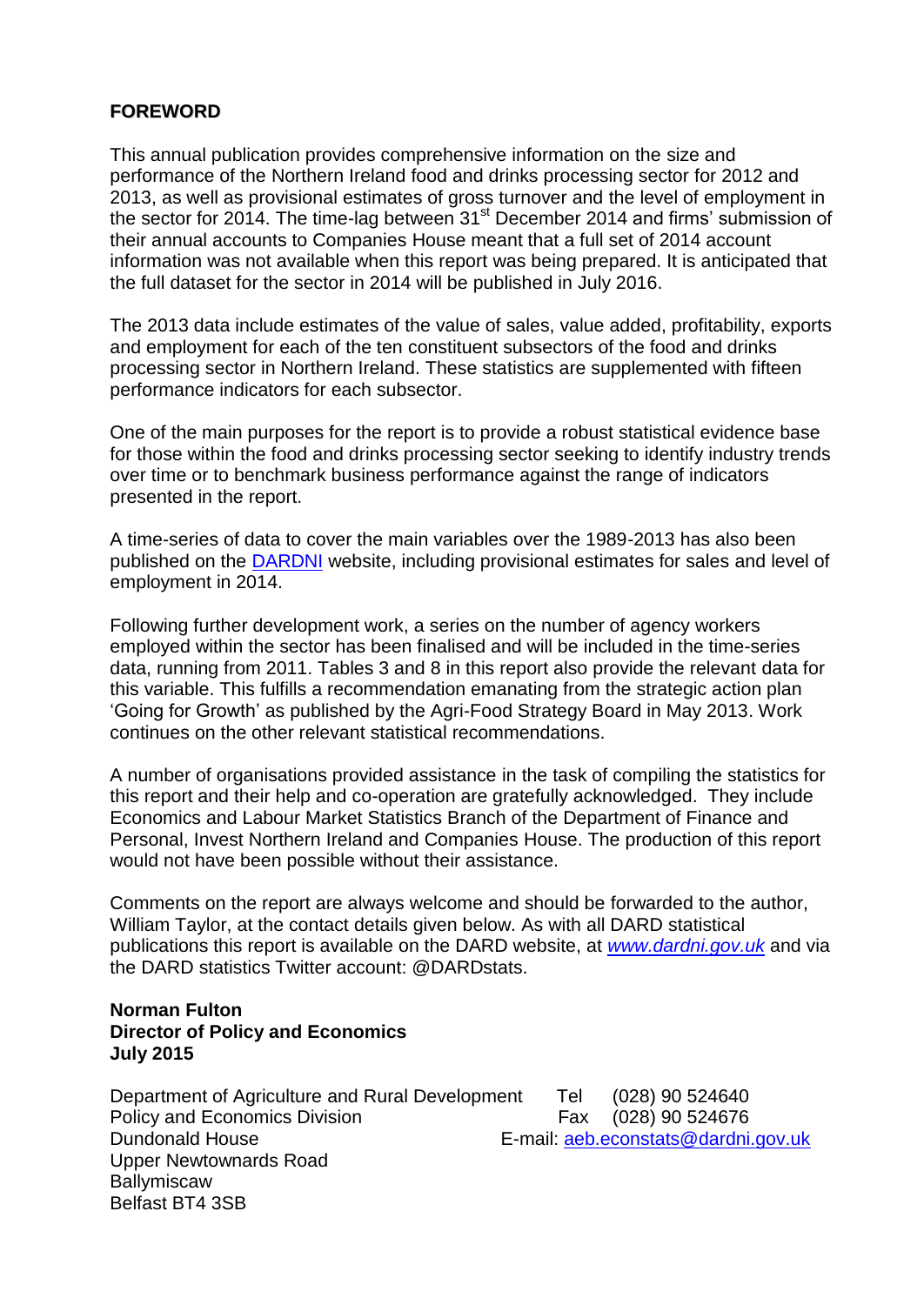## **CONTENTS**

|     |                                                                                                                                                                                                                                                                                                                                   | Page                                              |
|-----|-----------------------------------------------------------------------------------------------------------------------------------------------------------------------------------------------------------------------------------------------------------------------------------------------------------------------------------|---------------------------------------------------|
|     | <b>Executive Summary</b>                                                                                                                                                                                                                                                                                                          | 1                                                 |
| L.  | Introduction.                                                                                                                                                                                                                                                                                                                     | 4                                                 |
| Ш.  | Provisional estimates of the gross turnover and employment of<br>the Northern Ireland Food and Drinks Processing Sector in<br>2014.                                                                                                                                                                                               | 6                                                 |
|     | Gross turnover and employment<br>Gross turnover by subsector<br>Direct Employment and agency workers                                                                                                                                                                                                                              | 6<br>7<br>8                                       |
|     | III. Size and marketing destinations of the Northern Ireland Food<br>and Drinks Processing Sector in 2012 and 2013.                                                                                                                                                                                                               | 9                                                 |
|     | Gross turnover<br>Distribution of businesses by annual turnover<br>Value added<br>Value added components<br>Direct Employment and agency workers<br>Destinations of sales<br>Destinations and values of subsector sales<br>Capital employed<br>Contributions made by larger businesses                                            | 9<br>10<br>11<br>12<br>13<br>14<br>15<br>16<br>17 |
| IV. | Northern Ireland Food and Drinks Processing Sector<br>performance indicators in 2012 and 2013.                                                                                                                                                                                                                                    | 18                                                |
|     | Average performance indicators<br>Sales per direct employee<br>Value added per direct employee<br>Total capital employed per direct employee<br>Average wages and salaries cost per direct employee<br>Net profit as a percentage of sales<br>Value added as a percentage of sales<br>Wages and salaries as a percentage of sales | 18<br>20<br>21<br>22<br>23<br>24<br>25<br>26      |
|     | Definitions of terms<br>Annex A<br>Definitions of subsectors<br>Annex B                                                                                                                                                                                                                                                           | 27<br>29                                          |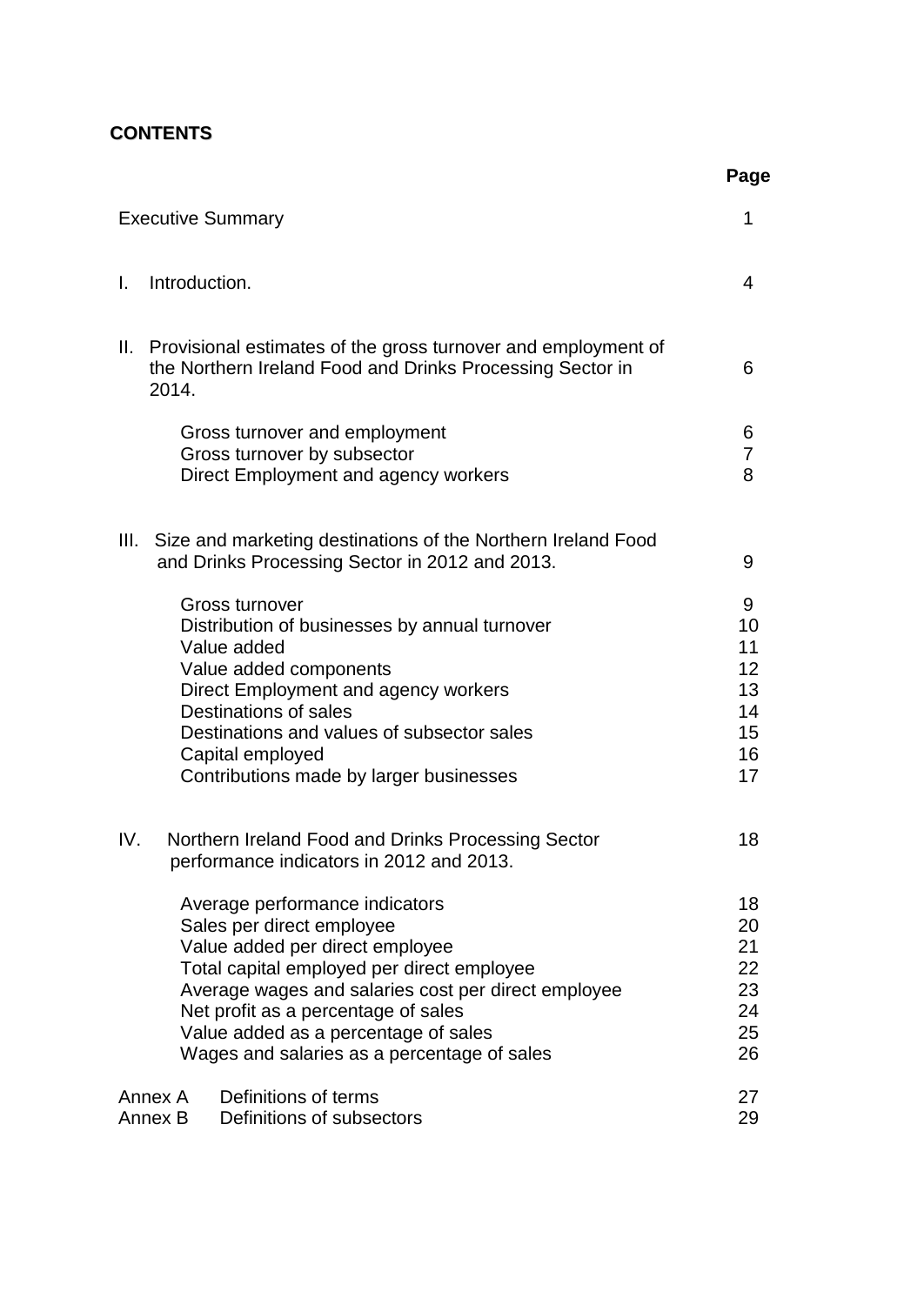# **EXECUTIVE SUMMARY**

#### **PROVISIONAL ESTIMATES 2014 Gross turnover and employment**

- 1. The total gross turnover of the Northern Ireland food and drinks processing sector is estimated to have increased by 5.8 per cent in 2014 to £4,772 million; an increase of £262 million.
- 2. Between 2013 and 2014, all ten subsectors in the food and drinks processing sector experienced an increase in their gross turnover. The largest increases are estimated to have occurred in the milk and milk products (+£117.7m) and the beef and sheepmeat (+£79.6m) subsectors.
- 3. The total number of direct full-time employee equivalents employed in the food and drinks processing sector is estimated to have increased by 2.0 per cent from 21,354 in 2013 to 21,783 in 2014. In addition, 2,132 full-time employee equivalents were sourced from Employment Agencies in 2014, up from the revised figure of 1,987 for 2013.

#### **FINAL ESTIMATES 2013 Gross turnover, 2012 and 2013**

- 4. The gross turnover in the Northern Ireland food and drinks processing sector increased from £4,222 million in 2012 to £4,510 million in 2013; an increase of 6.8 per cent.
- 5. The subsectors which made the largest contribution to the increase in total gross turnover between 2012 and 2013 were the poultrymeat (+£89.5m) and beef and sheepmeat (+£57.5m) subsectors.
- 6. All ten subsectors recorded an increase in their levels of gross turnover between 2012 and 2013.
- 7. The largest subsectors continue to be the beef and sheepmeat and milk and milk products. Collectively, their proportion of total gross turnover decreased by 1.3 percentage points from 50.1 per cent in 2012 to 48.8 per cent in 2013.

## **Value added, 2012 and 2013**

- 8. Between 2012 and 2013, the value added of the food and drinks processing sector increased from £682 million to £718 million; an increase of 5.3 per cent.
- 9. All four components of value added increased between 2012 and 2013, with the largest occurring in the wages and salaries (+£25.17m) and net profit (+£8.54m) components. The other components, depreciation charge (+£1.10m) and interest paid (+£1.01m), both recorded modest rises.
- 10. In 2013, the largest contributors to value added were the poultrymeat (£170.1m), beef and sheepmeat (£131.4m) and drinks (£100.9m) subsectors. These three subsectors combined accounted for 56.1 per cent of total value added.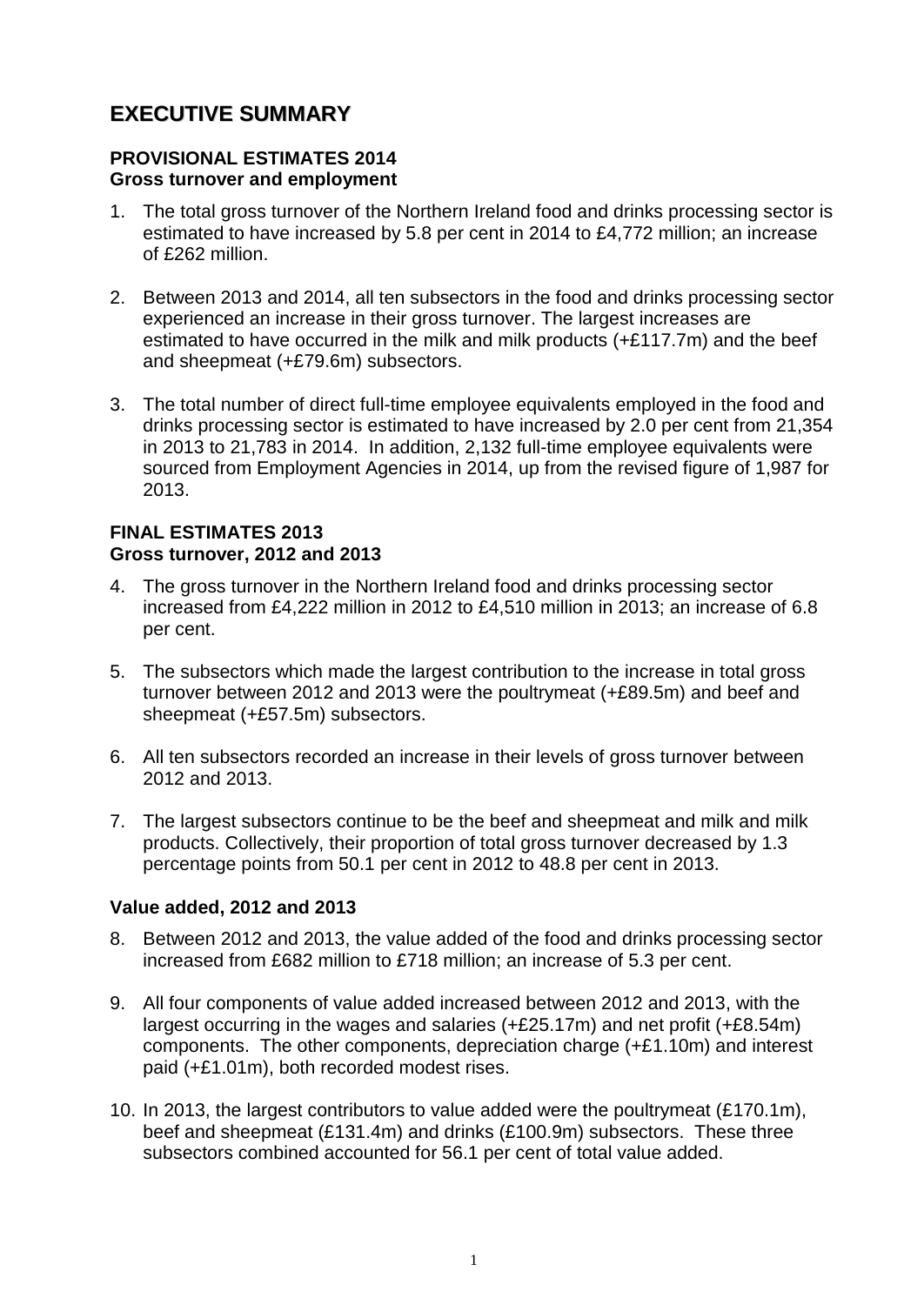11. It is estimated in 2013 that there was £159 of value added for every £1,000 of sales; which is similar to the £161 for every £1,000 of sales recorded in 2012.

## **Direct Employment, 2012 and 2013**

- 12. The estimated level of direct full-time employee equivalents in the food and drinks processing sector increased by 5.3 per cent in 2013 to 21,354, full-time employee equivalents (FTEs) from 20,281 in 2012.
- 13. Between 2012 and 2013 there were increases in employment in eight of the ten subsectors. The poultrymeat (+609 FTEs), beef and sheepmeat (+261 FTEs) and bakeries (+109 FTEs) subsectors recorded the largest increases. Minor decreases were recorded in the drinks (-8 FTEs) and fruit and vegetables (-4 FTEs) subsectors.
- 14. The three largest employers together accounted for 62.5 per cent of the total direct employment in the food and drinks processing sector in 2013. The three subsectors were the poultrymeat, beef and sheepmeat and bakeries.

## **Agency Employment, 2012 and 2013**

15.In addition to the direct full-time employees, it is estimated that the food and drinks processing sector sourced a further 1,987 full-time employee equivalents from Employment Agencies in 2013. This was 13.3 per cent higher than the 1,755 fulltime employee equivalents sourced in 2012.

#### **Distribution of sales, 2012 and 2013**

- 16. The Great Britain market continues to be the largest outlet for the Northern Ireland food and drinks processing sector. Sales to this market increased by £239 million from £1,702 million in 2012 to £1,941 million in 2013. The proportion of total sales to Great Britain between 2012 and 2013 increased by 2.7 percentage points from 40.3 per cent to 43.0 per cent.
- 17. Between 2012 and 2013, the proportion of external sales (sales to all markets outside of Northern Ireland) increased from 70.4 per cent to 73.3 per cent of total sales. The value of these sales rose from £2,973 million to £3,304 million; an increase of 11.1 per cent.
- 18. The level of export sales (sales to markets outside of the United Kingdom) as a proportion of total sales remained unchanged in 2013 at 30.2 per cent. Between 2012 and 2013 the value of these export sales increased by 7.3 per cent from £1,271 million to £1,364 million. The value of export sales was higher than that of the domestic Northern Ireland market in both 2012 and 2013.
- 19. The Republic of Ireland continues to be the largest export market, where recorded sales increased by 1.4 per cent from £695 million in 2012 to £705 million in 2013. Its share of total sales, however, continues to fall decreasing from 16.5 per cent in 2012 to 15.6 per cent in 2013.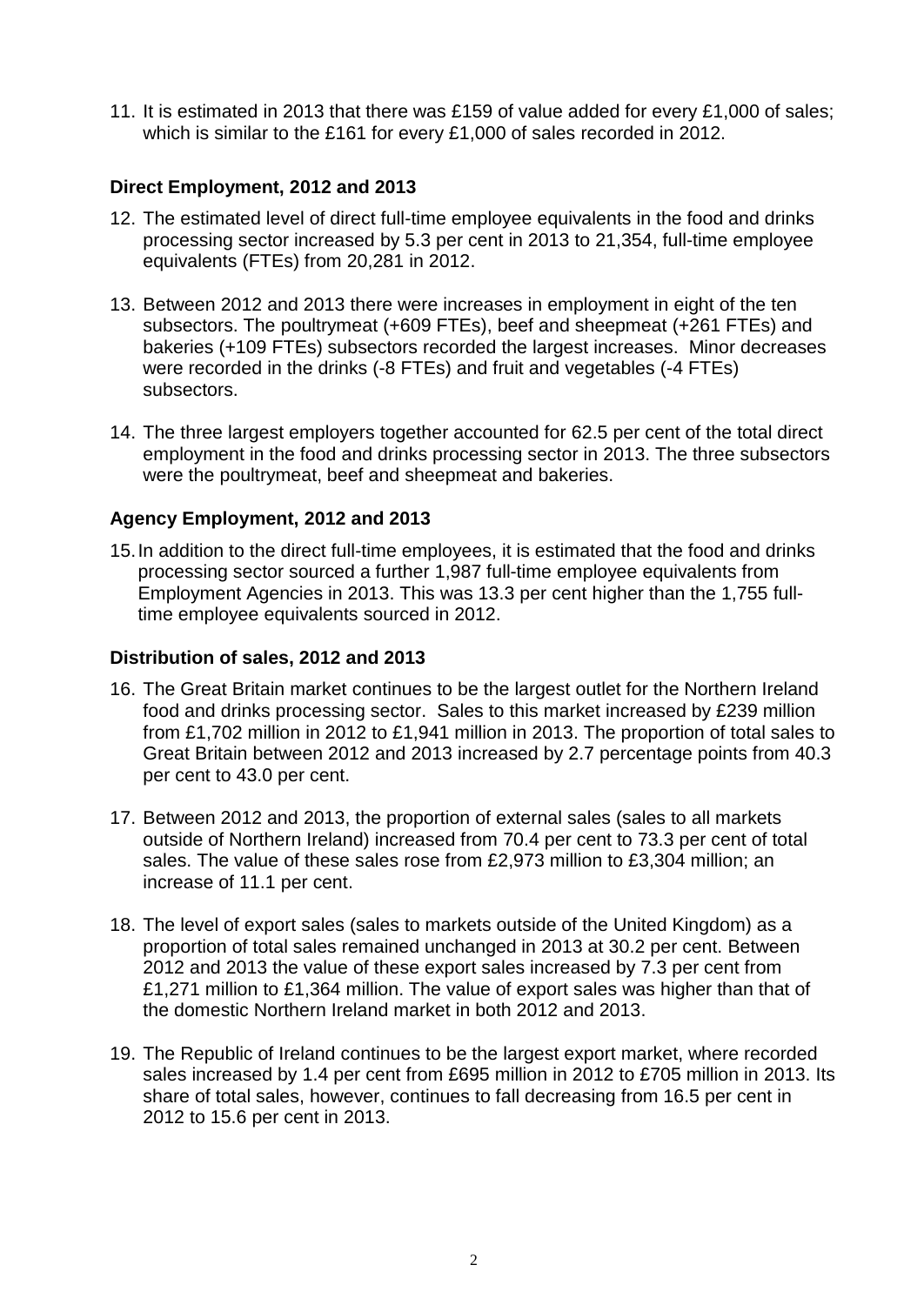## **Profitability, 2012 and 2013**

- 20. Between 2012 and 2013, the estimated level of net profits recorded for the sector increased by 6.8 per cent from £125 million to £134 million. There was no change in profit as a proportion of total sales between 2012 and 2013, i.e. 3.0 per cent.
- 21. In both 2012 and 2013 all subsectors generated a net profit.
- 22. Half of the subsectors recorded an improvement in net profit between 2012 and 2013. The largest increase was recorded in poultrymeat. Those subsectors experiencing the largest decreases were pigmeat and beef and sheepmeat.

## **Return on capital employed, 2012 and 2013**

- 23. Total capital employed in the Northern Ireland food and drinks processing sector increased by 2.1 per cent from £1,316 million in 2012 to £1,344 million in 2013. Over the same period, the rate of return on capital employed increased from 10.6 per cent to 11.1 per cent.
- 24. In 2013, the drinks subsector had the highest level of capital employed per full-time employee equivalent at £223,989. The poultry subsector had the lowest amount per full-time employee equivalent at £26,405.

## **Contribution of the 10 largest food and drinks processing businesses**

25. The ten largest businesses (for each variable) in the food and drinks processing sector in Northern Ireland accounted for 49 per cent of total gross turnover, 47 per cent of total value added and 46 per cent of total employment in 2013.

## **Contribution of the food and drinks processing sector**<sup>1</sup> **to the Northern Ireland economy, 2013**

26. In 2013, the food and drinks processing sector is estimated to have contributed approximately 3.8 per cent of Northern Ireland's total gross value added; an increase of 0.1 percentage points.

## **Contribution of the food and drinks processing sector**<sup>1</sup> **to the Northern Ireland manufacturing industry, 2013**

- 27. The contribution of the food and drinks processing sector (as defined in this publication) towards the sales and export sales of the Northern Ireland manufacturing<sup>2</sup> industry remained constant between 2012 and 2013, at 26 per cent and 24 per cent, respectively.
- 28. The proportions contributed by the sector towards the external sales and employment within the manufacturing<sup>2</sup> industry increased to 24 per cent and 28 per cent respectively in 2013, but the sector's proportion of Northern Ireland manufacturing<sup>2</sup> industry total value added decreased from 17 per cent to 16 per cent.

 1 These calculations include an estimate of the sales, external sales, export sales, value added and employment of food and drinks processing businesses with turnovers less than £250,000.

 $^2$  Manufacturing sector data from the DFP publications "Results from the Northern Ireland Manufacturing Sales & Exports Survey 2013/14" published on 3<sup>rd</sup> December 2014 and "Reporting Unit results from the Northern Ireland Annual Business Inquiry 2013" published on 10<sup>th</sup> December 2014.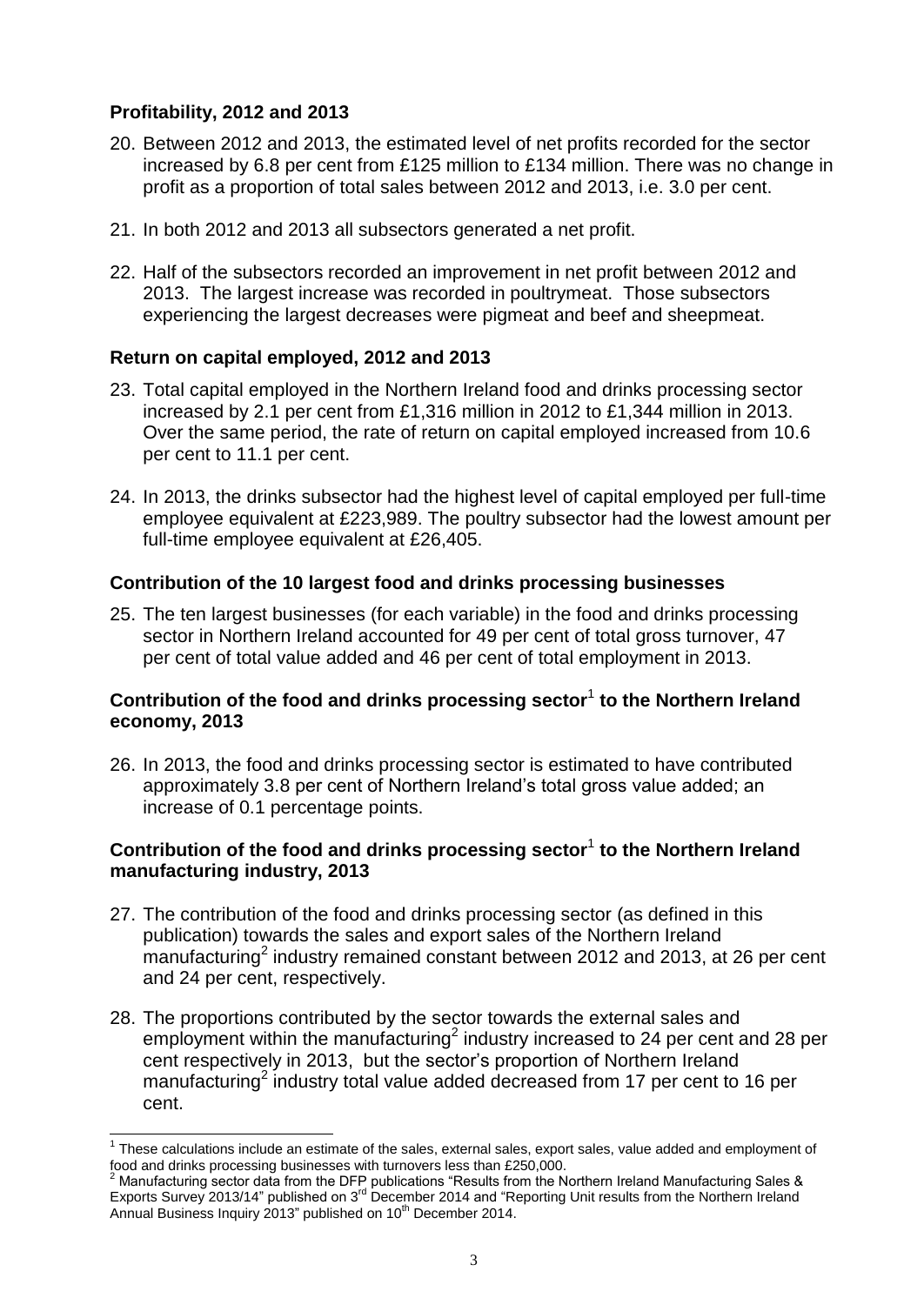# **I. INTRODUCTION**

This publication contains estimates for the size and performance of the Northern Ireland food and drinks processing sector in 2013, as well as providing revised comparative data for 2012. Also included are provisional estimates of gross turnover and the level of employment in the sector in 2014. The time-lag between 31<sup>st</sup> December 2014 and the submission of annual company accounts to Companies House meant that a full set of company accounts was not available when this report was being prepared. Hence, 2014 estimates are provided for only two variables. However, it is anticipated that the full set of data on the performance of the sector in 2014 will be published in July 2016.

A number of data sources have been used to derive the estimates included in this report. The estimates are based mainly on information contained in the annual accounts of businesses in Northern Ireland obtained through Companies House with an annual turnover in excess of £250,000. Other sources of data include the Manufacturing Sales and Exports Survey and the Northern Ireland Annual Business Inquiry conducted by the Northern Ireland Statistics and Research Agency (NISRA), part of the Department of Finance and Personal. Information provided by Invest Northern Ireland and divisions within the Department of Agriculture and Rural Development was also used. The minimum business turnover threshold of £250,000 is used mainly because of the difficulty in accessing detailed accounting information for small businesses. Their omission from the study is estimated to have a maximum impact of £50 million on the total gross turnover of the sector, and 500 direct full-time employee equivalents on the level of employment in the sector. The data presented is for those businesses (**or the relevant processing sites**) which have a processing capacity within Northern Ireland.

The main measurements of size used in the analyses are gross turnover, value added and employment. External and export sales demonstrate the dependence of the sector on markets outside of Northern Ireland. Performance is expressed in 15 different ways and includes parameters such as net profits as a percentage of annual turnover and the rate of return on capital employed. These measures of size and indicators of performance are presented for each of the ten food and drinks subsectors and for the whole processing sector.

A number of different definitions are available to describe what food and drinks processing encompasses. The definition used for this compilation of statistics includes only those businesses that are involved in processing activities that change the nature of a raw material destined for human consumption. Thus, under this definition, businesses involved in animal feedstuff manufacture, pet food production, rendering, hide and skin processing and tobacco are not considered to be part of the food and drinks processing sector. This differs from the standard industrial classification (SIC) definition, which is used to compile Government's statistics on the manufacturing industry. It is considered that the definition adopted for this report provides a more useful and practical description of the food and drinks processing sector. Definitions for each of the ten subsectors are given in Annex B.

Throughout this report, the 'total sector' estimates refer to the total of the ten food and drinks processing subsectors. This results in a total sector gross turnover of £4,510 million in 2013. On occasions, this aggregation of subsectors may not be appropriate. For example, when figures are required for the food sector only, it may be appropriate to exclude the figure for the drinks subsector. This would result in a gross turnover value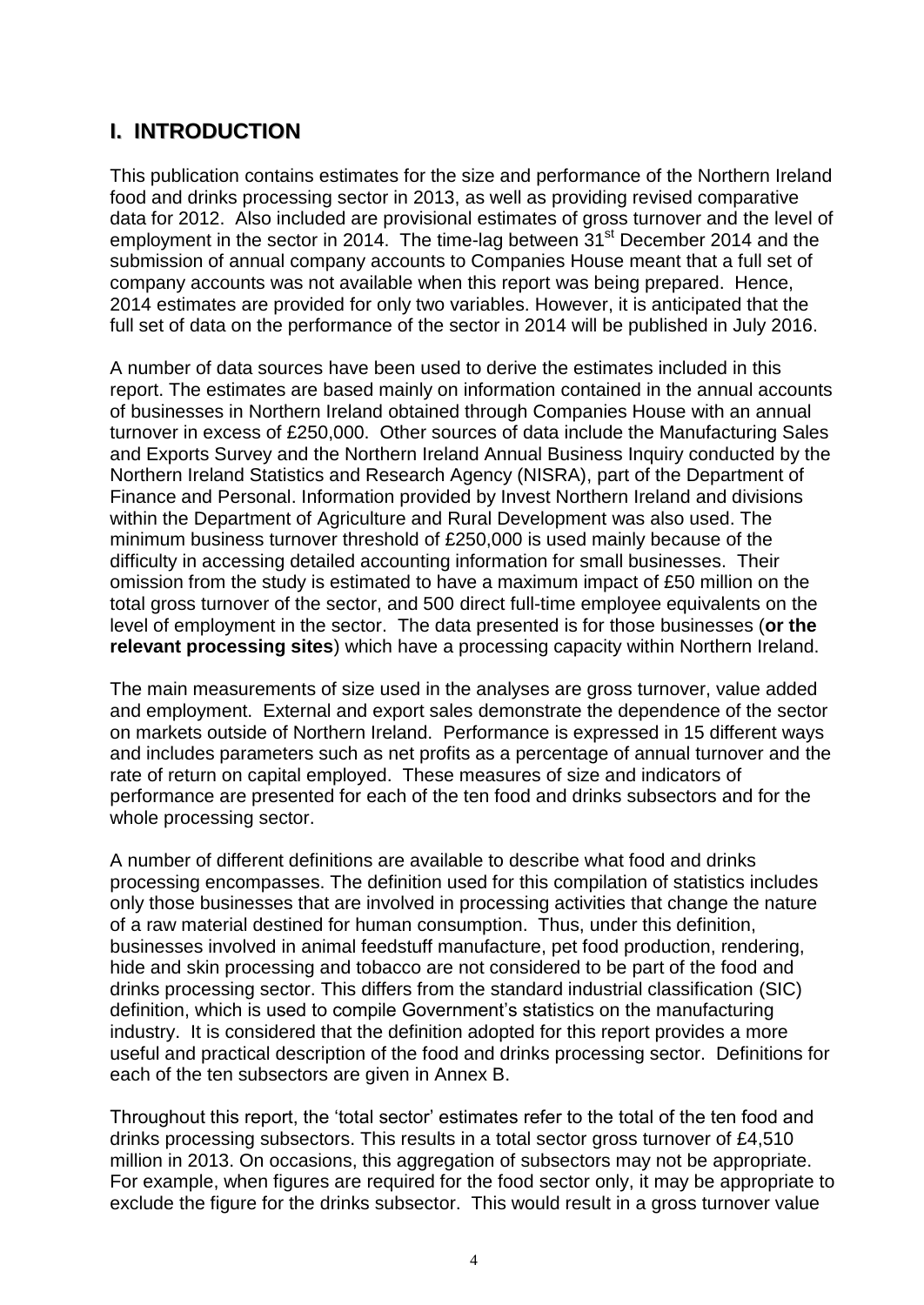of £4,094 million in 2013. It is hoped that the way in which the figures are presented will enable readers to use them to suit their own particular purposes.

In total, information for 287 businesses with a turnover greater than £250,000 has been used in the 2013 analyses. Each of these businesses was allocated, depending on the main product processed, into one of the ten food and drinks subsectors.

As a result of better information now being available for a number of businesses, some revisions have been made to the 2012 data as published in the previous report. The differences between the previously published and revised data for 2012 are as follows:

|                                     | 2012<br>Original<br><b>Estimate</b> | 2012<br><b>Revised</b><br><b>Estimate</b> |
|-------------------------------------|-------------------------------------|-------------------------------------------|
| Total Gross Turnover (£m)           | 4,234                               | 4,222                                     |
| Total Value Added (£m)              | 672                                 | 682                                       |
| Total Exports (£m)                  | 1,266                               | 1,271                                     |
| <b>Direct Employment (full-time</b> | 19,984                              | 20,281                                    |
| equivalents)                        |                                     |                                           |

The previous report in this series also included provisional estimates of gross turnover and employment in the food and drinks processing sector for 2013, based on a sample of business returns. Revised estimates have now been produced based on a full data set. The provisional and revised estimates are as follows:

|                                              | 2013<br><b>Provisional</b><br><b>Estimate</b> | 2013<br><b>Revised</b><br><b>Estimate</b> |
|----------------------------------------------|-----------------------------------------------|-------------------------------------------|
| Total Gross Turnover (£m)                    | 4,519                                         | 4,510                                     |
| Direct Employment (full-time<br>equivalents) | 20,390                                        | 21,354                                    |

The layout of the report is similar to last year, with the results published in a series of tables. Each table is accompanied by a summary of the main points. A time-series of data for each of the main size and performance indicators for the period 1989 to 2013 (2014 where available) will be published on the DARD website at: [Size and](http://www.dardni.gov.uk/index/statistics/statistical-reports/size-and-performance-of-the-ni-food-and-drinks-processing-sector.htm)  [performance of the NI food and drinks processing sector](http://www.dardni.gov.uk/index/statistics/statistical-reports/size-and-performance-of-the-ni-food-and-drinks-processing-sector.htm)

#### **Quality reporting**

A report which describes the quality of the statistics presented in the publication can also be found at: [Size and performance of the NI food and drinks processing sector](http://www.dardni.gov.uk/index/statistics/statistical-reports/size-and-performance-of-the-ni-food-and-drinks-processing-sector.htm)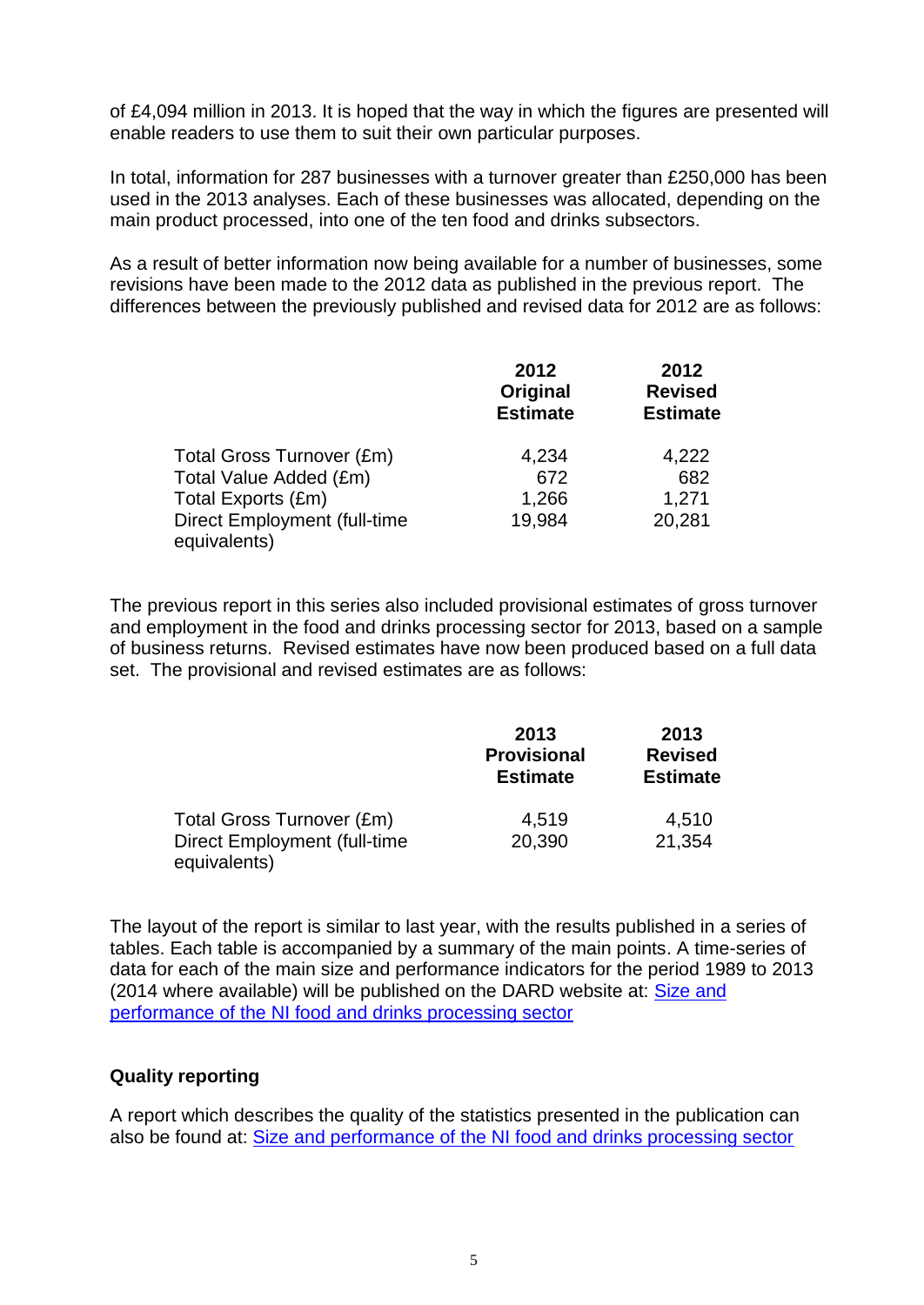# **II. PROVISIONAL ESTIMATES OF THE GROSS TURNOVER AND EMPLOYMENT OF THE FOOD AND DRINKS PROCESSING SECTOR IN 2014.**

#### **Table 1 Gross turnover and full-time employee equivalents in 2013 with provisional estimates for 2014**

|                                                          | 2013   | 2014 <sup>1</sup> | Percentage<br>change<br>13/14 |
|----------------------------------------------------------|--------|-------------------|-------------------------------|
| Gross turnover (£ million)                               | 4,510  | 4,772             | $+5.8$                        |
| Direct Employees <sup>2</sup> (full-time<br>equivalents) | 21,354 | 21,783            | $+2.0$                        |

1. Provisional estimates based on a sample of business returns. Revised estimates will be published in July 2016. Time-series data on gross turnover and employment, 1989 to 2014 inclusive, are available on the DARD website at: DARDNI

2. Direct employees are those workers on the payroll of the company during the period. Agency workers have been estimated for 2013 and 2014, please see tables 3 and 8 for this data.

- \* The gross turnover of the food and drinks processing sector is estimated to have increased by 5.8 per cent from £4,510 million in 2013 to £4,772 million in 2014.
- \* When this is expressed in real terms (using the GDP deflator), the increase in gross turnover is 3.7 per cent between 2013 and 2014.
- \* Between 2013 and 2014, the number of direct full-time employee equivalents in the food and drinks processing sector is estimated to have increased from 21,354 fulltime employee equivalents to 21,783 full-time employee equivalents; an increase of 2.0 per cent .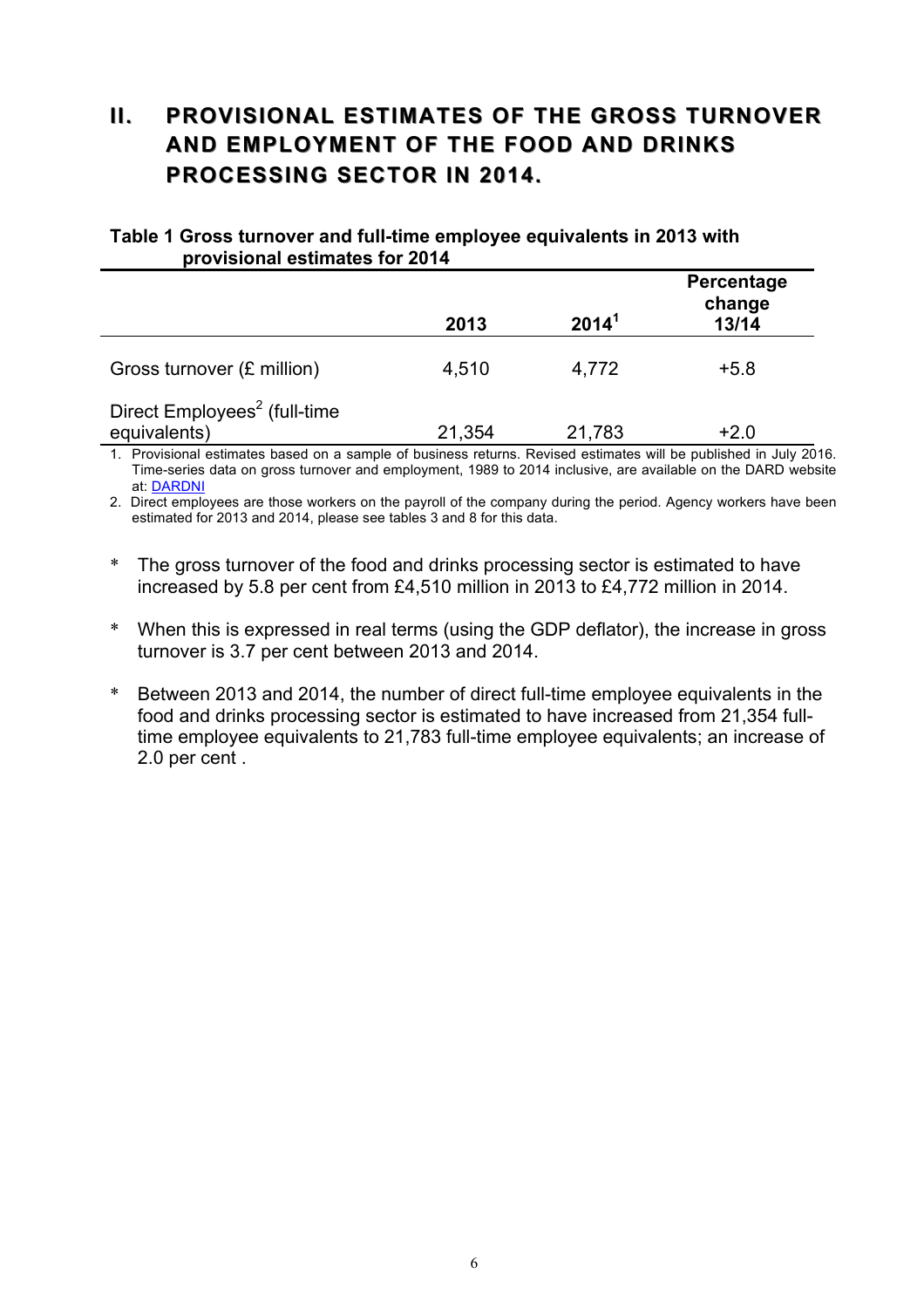|                             | <b>Gross turnover (£ million)</b> | Percentage<br>change |         |
|-----------------------------|-----------------------------------|----------------------|---------|
|                             | 2013                              | 2014 <sup>1</sup>    | 13/14   |
| <b>Animal By-Products</b>   | 40.5                              | 50.5                 | $+24.6$ |
| <b>Bakeries</b>             | 291.6                             | 304.1                | $+4.3$  |
| Beef and Sheepmeat          | 1,199.1                           | 1,278.7              | $+6.6$  |
| <b>Drinks</b>               | 416.0                             | 432.9                | $+4.1$  |
| Eggs                        | 131.5                             | 134.2                | $+2.0$  |
| Fish                        | 72.7                              | 73.3                 | $+0.9$  |
| <b>Fruit and Vegetables</b> | 277.9                             | 286.9                | $+3.2$  |
| Milk and Milk Products      | 999.9                             | 1,117.6              | $+11.8$ |
| Pigmeat                     | 316.0                             | 327.2                | $+3.5$  |
| Poultrymeat                 | 764.7                             | 766.2                | $+0.2$  |
| <b>Total Sector</b>         | 4,510                             | 4,772                | $+5.8$  |

#### **Table 2 Gross turnover, by subsector in 2013 with provisional estimates for 2014**

1. Provisional estimates based on a sample of business returns. Revised estimates will be published in July 2016. Time-series data on gross turnover, 1989 to 2014 inclusive, are available on the DARD website at: [DARDNI](http://www.dardni.gov.uk/index/statistics/statistical-reports/size-and-performance-of-the-ni-food-and-drinks-processing-sector.htm)

- \* Between 2013 and 2014, the gross turnover of the food and drinks processing sector in Northern Ireland is estimated to have increased by 5.8 per cent.
- \* Between 2013 and 2014, all ten subsectors in the food and drinks processing sector experienced an increase in their gross turnover. The largest increases are estimated to have occurred in the milk and milk products (+£117.7m) and the beef and sheepmeat (+£79.6m) subsectors.
- \* The animal by-products (+24.6 per cent), milk and milk products (+11.8 per cent) and beef and sheepmeat (+6.6 per cent) subsectors experienced the highest rates of growth in gross turnover during this period.
- In 2014, the largest subsectors continued to be beef and sheepmeat (26.8 per cent of total sales), milk and milk products (23.4 per cent of total sales) and poultrymeat (16.1 per cent of total sales). Together, they have account for 66.3 per cent of the total gross turnover of the Northern Ireland food and drinks processing sector in 2014.
- \* The animal by-products (1.1 per cent of total sales) continues to be the smallest subsector within the Northern Ireland food and drinks processing sector in 2014.
- $*$  Provisional estimates show that the food and drinks processing sector<sup>3</sup> accounted for 27 per cent of Northern Ireland's total manufacturing sales<sup>4</sup> in 2014; an increase of 1 percentage point from 2013.

 3 These calculations include an estimate of the sales, external sales, export sales, value added and employment of food and drinks processing businesses with turnovers less than £250,000.

<sup>4</sup> Manufacturing sector data from the DFP publication "Results from the Northern Ireland Manufacturing Sales & Exports Survey 2013/14" published on 3<sup>rd</sup> December 2014.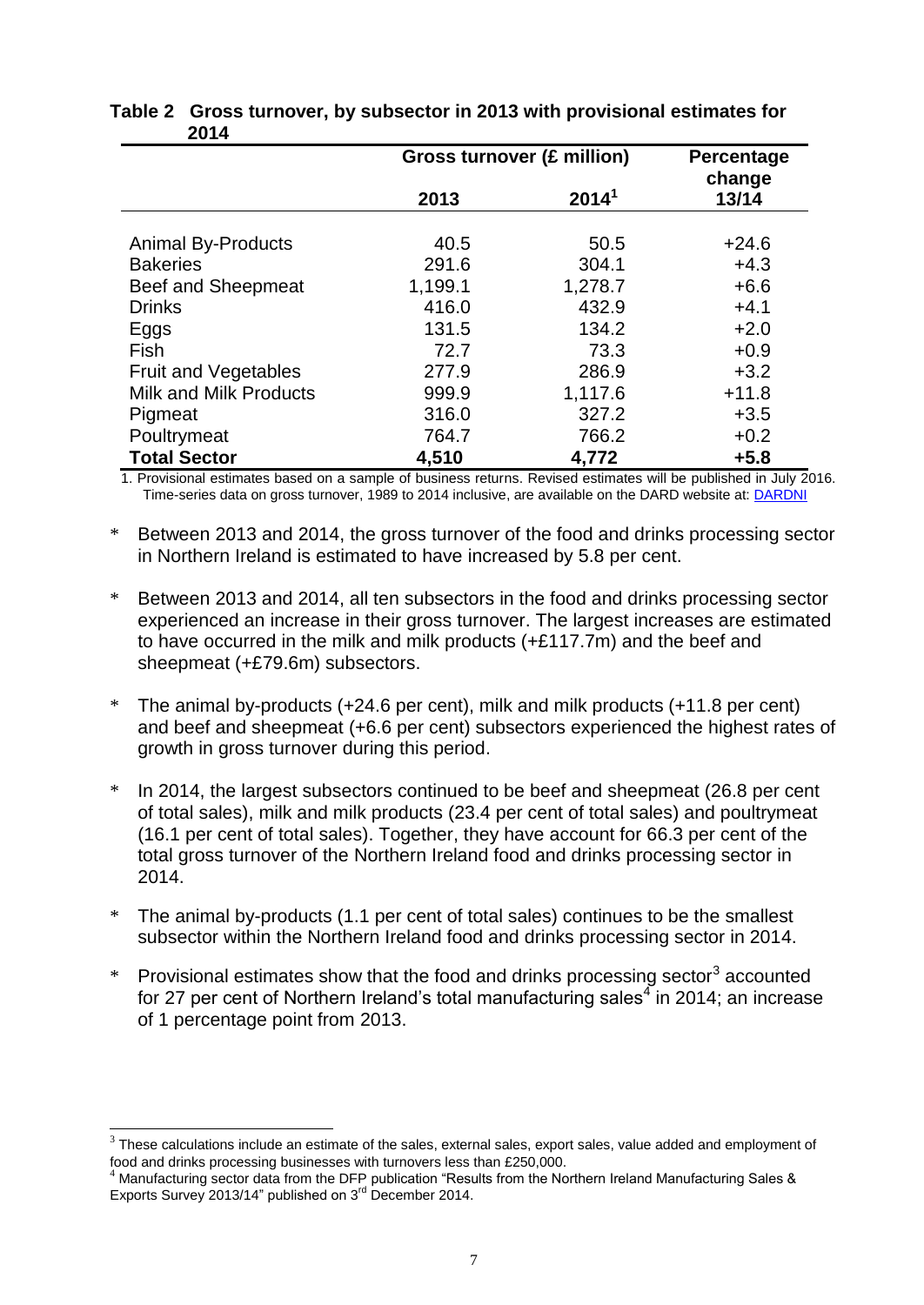|                               |              | Employees <sup>1</sup> (full-time |        |  |
|-------------------------------|--------------|-----------------------------------|--------|--|
|                               | equivalents) |                                   | change |  |
|                               | 2013         | $2014^2$                          | 13/14  |  |
|                               |              |                                   |        |  |
| <b>Animal By-Products</b>     | 121          | 120                               | $-0.8$ |  |
| <b>Bakeries</b>               | 3,368        | 3,377                             | $+0.3$ |  |
| <b>Beef and Sheepmeat</b>     | 4,396        | 4,594                             | $+4.5$ |  |
| <b>Drinks</b>                 | 1,377        | 1,382                             | $+0.4$ |  |
| Eggs                          | 289          | 298                               | $+3.1$ |  |
| Fish                          | 519          | 502                               | $-3.4$ |  |
| <b>Fruit and Vegetables</b>   | 2,136        | 2,144                             | $+0.4$ |  |
| Milk and Milk Products        | 2,184        | 2,258                             | $+3.4$ |  |
| Pigmeat                       | 1,373        | 1,358                             | $-1.1$ |  |
| Poultrymeat                   | 5,593        | 5,753                             | $+2.9$ |  |
| <b>Total Direct Employees</b> | 21,354       | 21,783                            | $+2.0$ |  |
| <b>Agency Employment</b>      | 1,987        | 2,132                             | $+7.3$ |  |

**Table 3 Direct full-time employee equivalents, by subsector, and of total agency workers 2013 with Provisional estimates for 2014**

1. Direct employees are those workers on the payroll of the company during the period. Agency workers have been estimated for 2013 and 2014. They are not included in regional manufacturing employment figures as they are recorded as employment in the services sector.

2. Provisional estimates based on a sample of business returns. Revised estimates will be published in July 2016. Time-series data on employment, 1989 to 2014 inclusive, are available on the DARD website at: [DARDNI](http://www.dardni.gov.uk/index/statistics/statistical-reports/size-and-performance-of-the-ni-food-and-drinks-processing-sector.htm) 

- \* The volume of direct employment in the sector is estimated to have increased from 21,354 full-time employee equivalents in 2013 to 21,783 full-time employee equivalents in 2014; a rise of 429 full-time employee equivalents.
- \* In 2014, it is estimated that seven of the ten subsectors in the food and drinks processing sector recorded an increase in the level of full-time employee equivalents. The biggest increases were observed in the beef and sheepmeat (+198 employees) and poultrymeat (+160 employees) subsectors.
- \* The remaining subsectors, animal by-products, fish and pigmeat, recorded modest decreases in their levels of employment for 2014.
- \* Within the food and drinks processing sector the poultrymeat, beef and sheepmeat and bakeries subsectors accounted for 63.0 per cent of all employment in 2014.
- \* In addition to direct full-time employees, it is estimated that the food and drinks processing sector sourced a further 2,132 full-time employee equivalents from Employment Agencies in 2014, a 7.3 per cent increase from the revised 2013 figure of 1,987 full-time employee equivalents. It would not be appropriate to include these in any manufacturing industry analysis (see note 1 for Table 3).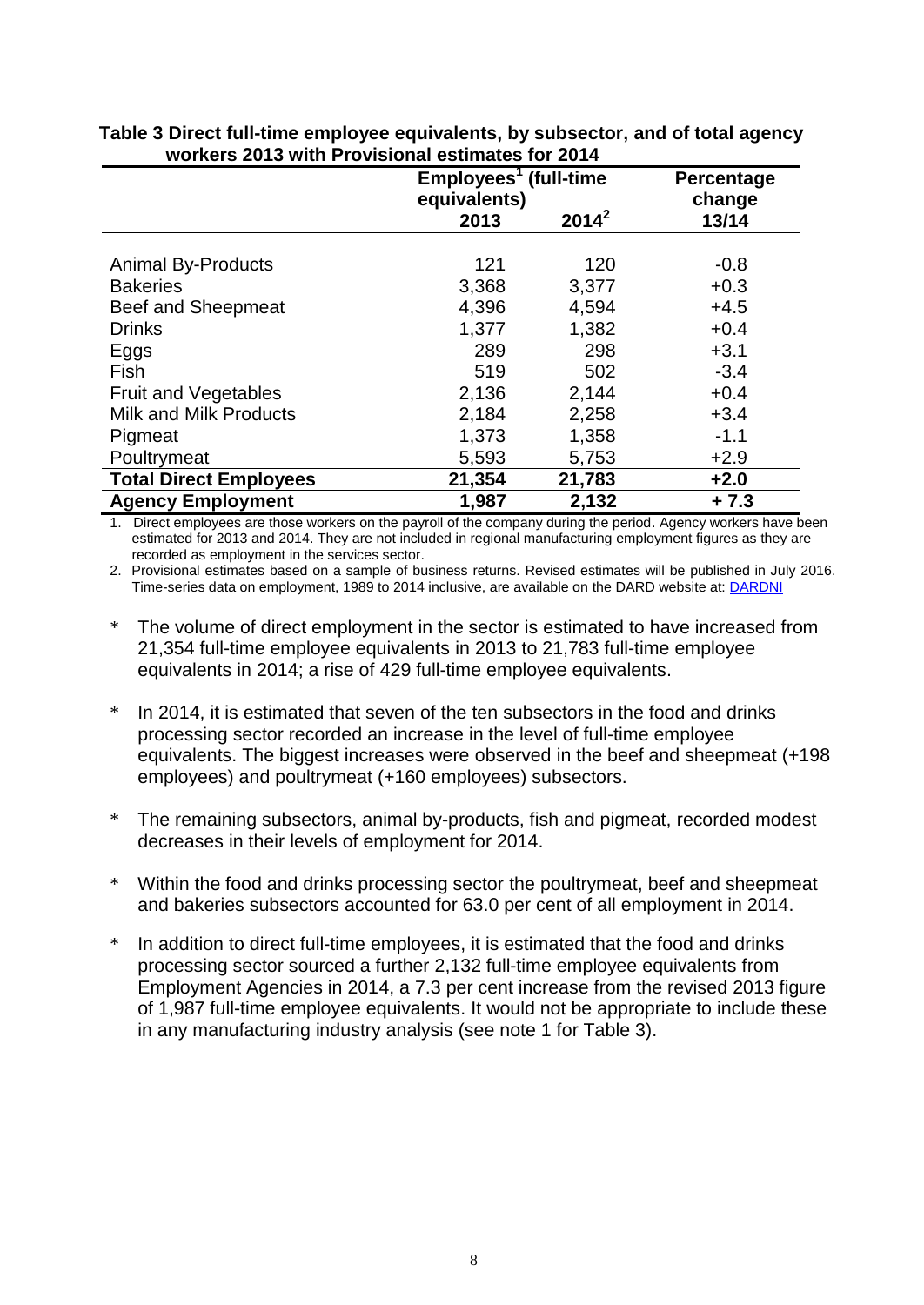## **III. SIZE AND MARKETING DESTINATIONS OF THE NORTHERN IRELAND FOOD AND DRINKS PROCESSING SECTOR IN 2012 AND 2013.**

|                               | <b>Gross turnover (£ million)</b> |         | Percentage<br>change |
|-------------------------------|-----------------------------------|---------|----------------------|
|                               | 2012                              | 2013    | 12/13                |
| <b>Animal By-Products</b>     | 37.1                              | 40.5    | $+9.3$               |
| <b>Bakeries</b>               | 269.0                             | 291.6   | $+8.4$               |
| Beef and Sheepmeat            | 1,141.6                           | 1,199.1 | $+5.0$               |
| <b>Drinks</b>                 | 390.8                             | 416.0   | $+6.4$               |
| Eggs                          | 112.6                             | 131.5   | $+16.8$              |
| Fish                          | 69.8                              | 72.7    | $+4.1$               |
| <b>Fruit and Vegetables</b>   | 254.6                             | 277.9   | $+9.2$               |
| <b>Milk and Milk Products</b> | 971.9                             | 999.9   | $+2.9$               |
| Pigmeat                       | 299.8                             | 316.0   | $+5.4$               |
| Poultrymeat                   | 675.2                             | 764.7   | $+13.3$              |
| <b>Total Sector</b>           | 4,222.4                           | 4,510.0 | $+6.8$               |

# **Table 4 Gross turnover, by subsector, 2012 and 2013**

Time-series data on gross turnover, 1989 to 2014 inclusive, are available on the DARD website at[: DARDNI](http://www.dardni.gov.uk/index/statistics/statistical-reports/size-and-performance-of-the-ni-food-and-drinks-processing-sector.htm) 

- \* The gross turnover of the food and drinks processing sector increased from £4,222 million in 2012 to £4,510 million in 2013; an increase of £288 million. In real terms, i.e. when inflation is taken into account (using the GDP deflator), the gross turnover of the sector increased by 5.1 per cent between 2012 and 2013.
- All ten subsectors recorded an increase in their levels of gross turnover between 2012 and 2013. The subsectors which made the largest contribution to the increase in total gross turnover were the poultrymeat (+£89.5m) and beef and sheepmeat (+£57.5m) subsectors.
- The largest subsectors continue to be the beef and sheepmeat and milk and milk products. Collectively, their proportion of total gross turnover decreased by 1.3 percentage points from 50.1 per cent in 2012 to 48.8 per cent in 2013.
- \* The food and drinks processing sector<sup>5</sup> accounted for 26 per cent of Northern Ireland's total manufacturing sales<sup>6</sup> in both 2012 and 2013.

 5 This calculation includes an estimate of the sales of food and drinks processing businesses with turnovers less than £250,000.

<sup>6</sup> Manufacturing sector data from the DFP publication "Results from the Northern Ireland Manufacturing Sales & Exports Survey 2013/14" published on 3<sup>rd</sup> December 2014.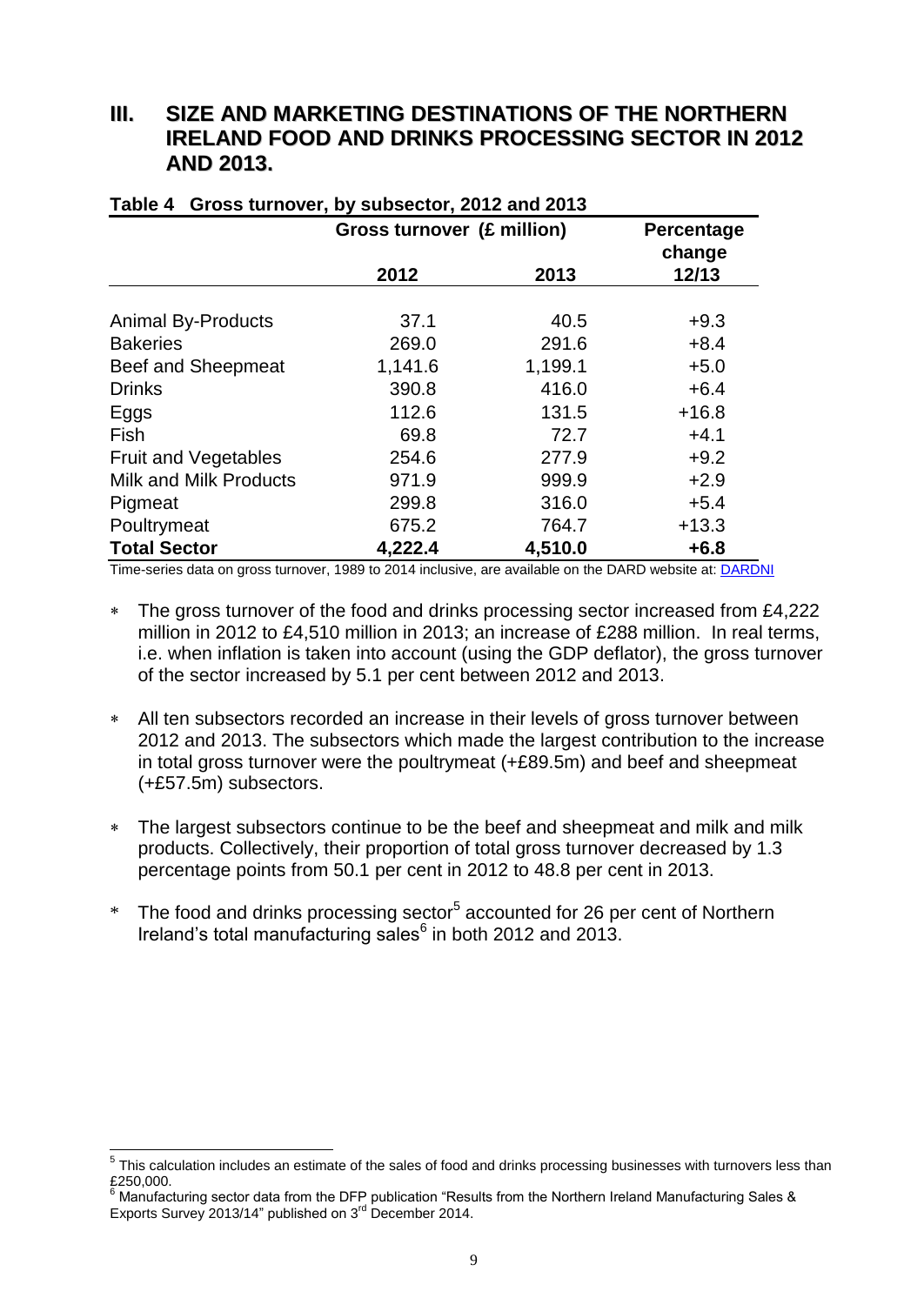|                               | <b>Turnover (£ million)</b> |                 |                   |                       |              |
|-------------------------------|-----------------------------|-----------------|-------------------|-----------------------|--------------|
|                               | $0.25 -$<br>0.99            | $1.0 -$<br>9.99 | $10.0 -$<br>49.99 | <b>50 and</b><br>over | <b>Total</b> |
| <b>Animal By-Products</b>     |                             |                 |                   | 0                     |              |
| <b>Bakeries</b>               | 35                          | 31              |                   | 0                     | 73           |
| Beef and Sheepmeat            | 13                          | 15              | 8                 | 6                     | 42           |
| <b>Drinks</b>                 | 6                           | 6               |                   |                       | 19           |
| Eggs                          | 9                           |                 | 6                 | ∩                     | 15           |
| Fish                          | 7                           |                 | 19                | ∩                     | 26           |
| <b>Fruit and Vegetables</b>   | 17                          | 34              | 6                 | ∩                     | 57           |
| <b>Milk and Milk Products</b> | 11<br>9                     |                 |                   | 20                    |              |
| Pigmeat                       | 21                          |                 |                   |                       | 21           |
| Poultrymeat                   | 7<br>6                      |                 |                   | 13                    |              |
| <b>Total</b>                  | 100                         | 131             | 43                | 19                    | 293          |

#### **Table 5a Distribution of processing businesses by subsector and value of annual turnover, 2012 1**

1. Cells amalgamated where the number of firms was less than five.

#### **Table 5b Distribution of processing businesses by subsector and value of annual turnover, 2013 1**

|                               |                  | <b>Turnover (£ million)</b> |                   |                       |              |
|-------------------------------|------------------|-----------------------------|-------------------|-----------------------|--------------|
|                               | $0.25 -$<br>0.99 | $1.0 -$<br>9.99             | $10.0 -$<br>49.99 | <b>50 and</b><br>over | <b>Total</b> |
| <b>Animal By-Products</b>     |                  |                             |                   | 0                     | 7            |
| <b>Bakeries</b>               | 34               | 31                          | 7                 | 0                     | 72           |
| Beef and Sheepmeat            | 13               | 13                          |                   |                       | 40           |
| <b>Drinks</b>                 | 7                | 6                           |                   |                       | 20           |
| Eggs                          | 9                |                             | 0                 |                       | 16           |
| Fish                          | 5                |                             | 18                | Ω                     | 23           |
| <b>Fruit and Vegetables</b>   | 17               | 33                          | 7                 | 0                     | 57           |
| <b>Milk and Milk Products</b> | 10<br>9          |                             | 19                |                       |              |
| Pigmeat                       | 20               |                             |                   | 20                    |              |
| Poultrymeat                   | 6<br>7           |                             |                   | 13                    |              |
| <b>Total</b>                  | 95               | 129                         | 42                | 21                    | 287          |

1. Cells amalgamated where the number of firms was less than five.

\* In 2013, the food and drinks processing sector had 287 businesses with a turnover of more than £250,000; six less than in 2012.

- \* The food and drinks processing sector had 63 businesses with an annual turnover of more than £10 million in 2013; one more than in 2012.
- \* There were 21 businesses in 2013 with an annual turnover in excess of £50 million in the food and drinks processing sector; two more than in 2012. These 21 businesses accounted for 67.9 per cent of total turnover, 57.9 per cent of total value added and 52.8 per cent of total employment in the sector.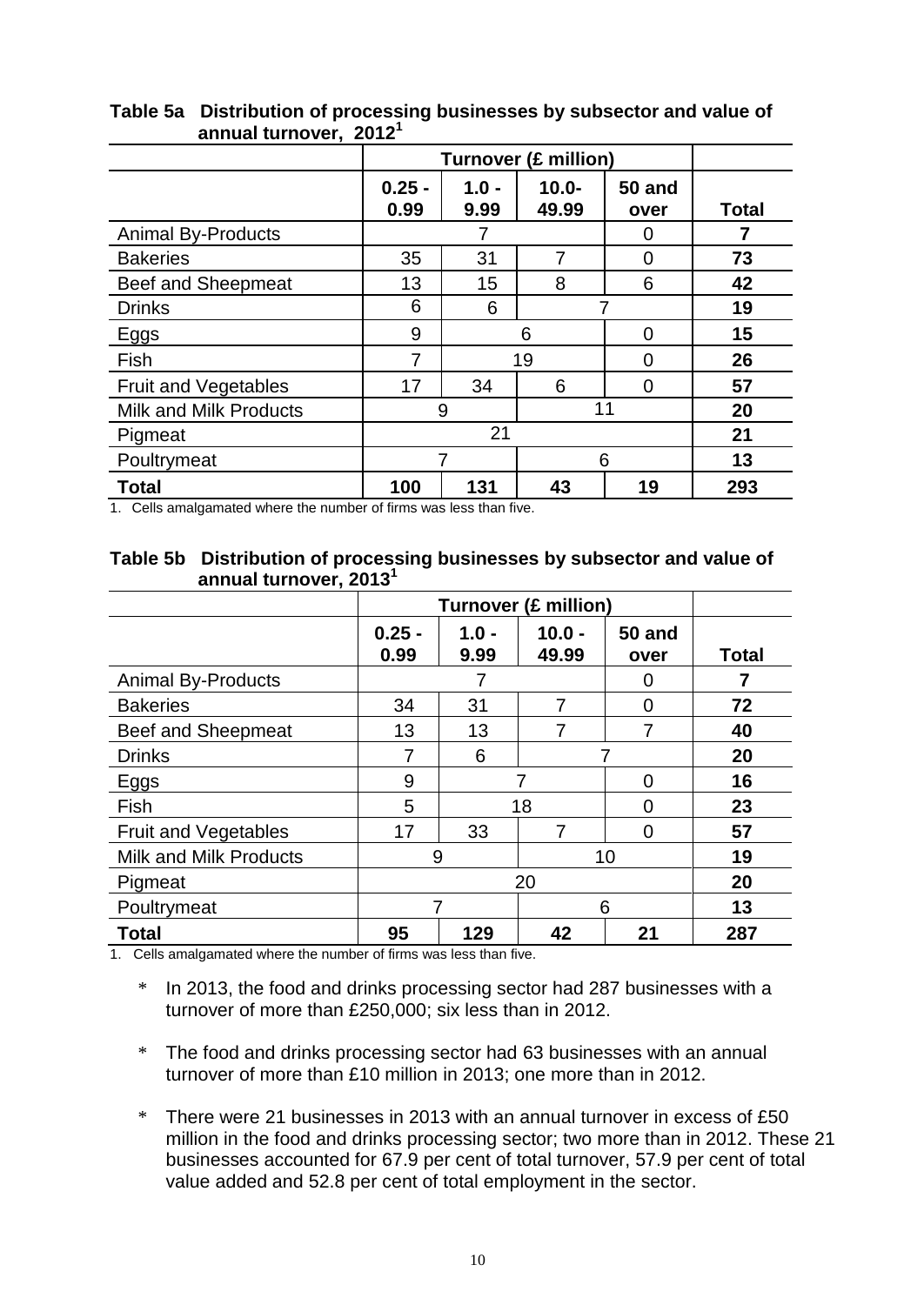|                               | Value Added (£ million) | Percentage<br>change |         |
|-------------------------------|-------------------------|----------------------|---------|
|                               | 2012                    | 2013                 | 12/13   |
|                               |                         |                      |         |
| <b>Animal By-Products</b>     | 9.0                     | 9.1                  | $+1.0$  |
| <b>Bakeries</b>               | 86.5                    | 96.9                 | $+12.1$ |
| Beef and Sheepmeat            | 132.8                   | 131.4                | $-1.1$  |
| <b>Drinks</b>                 | 99.8                    | 100.9                | $+1.0$  |
| Eggs                          | 16.0                    | 17.4                 | $+8.6$  |
| Fish                          | 14.9                    | 15.0                 | $+0.3$  |
| <b>Fruit and Vegetables</b>   | 59.1                    | 61.0                 | $+3.2$  |
| <b>Milk and Milk Products</b> | 84.9                    | 82.8                 | $-2.4$  |
| Pigmeat                       | 36.0                    | 33.2                 | $-7.9$  |
| Poultrymeat                   | 142.8                   | 170.1                | $+19.1$ |
| <b>Total Sector</b>           | 681.9                   | 717.7                | $+5.3$  |

## **Table 6 Value added, by subsector, 2012 and 2013**

Time-series data on value added, 1989 to 2013 inclusive, are available on the DARD website at: [DARDNI](http://www.dardni.gov.uk/index/statistics/statistical-reports/size-and-performance-of-the-ni-food-and-drinks-processing-sector.htm) 

- Value added is a key indicator of the contribution made by a subsector or sector to the economy. The value added generated by the food and drinks processing sector<sup>7</sup> in 2013 was approximately 3.8 per cent of the Northern Ireland total; an increase of 0.1 percentage points from 2012.
- The value added generated by the food and drinks processing sector is estimated to have increased from £682 million in 2012 to £718 million in 2013; an increase of 5.3 per cent.
- \* The total value added generated by the poultrymeat (£170.1m), beef and sheepmeat (£131.4m) and drinks (£100.9m) subsectors accounted for 56.1 per cent of the sector in 2013; an increase of 1 percentage point compared to 2012.
- \* In 2013, value added was 15.9 per cent of the total gross turnover of the food and drinks processing sector; the comparative figure for 2012 was 16.1 per cent.

![](_page_14_Figure_7.jpeg)

#### **Percentage of Value Added by subsector 2013**

 $\overline{a}$ 

 $7$  This calculation includes an estimate of the value added of food and drinks processing businesses with turnovers less than £250,000.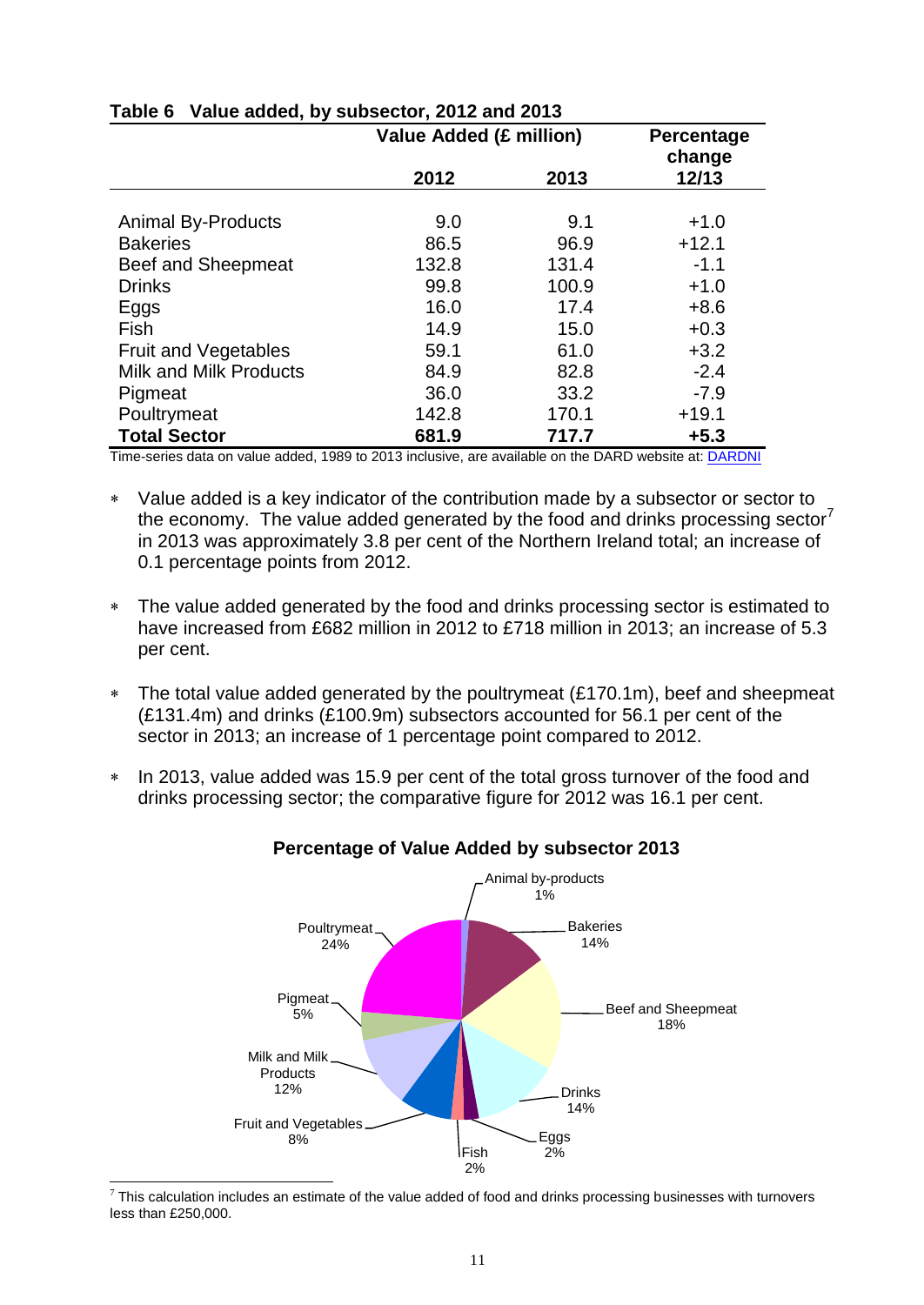|                               | $\sim$ and added its minimum |                               |                      |                         |                       |
|-------------------------------|------------------------------|-------------------------------|----------------------|-------------------------|-----------------------|
|                               | <b>Wages and</b><br>salaries | <b>Depreciation</b><br>charge | <b>Net</b><br>profit | <b>Interest</b><br>paid | <b>Value</b><br>added |
|                               |                              |                               |                      |                         |                       |
| <b>Animal By-Products</b>     | 3.13                         | 0.73                          | 5.06                 | 0.08                    | 9.00                  |
| <b>Bakeries</b>               | 69.49                        | 5.17                          | 10.47                | 1.35                    | 86.48                 |
| Beef and Sheepmeat            | 90.47                        | 11.07                         | 28.10                | 3.12                    | 132.76                |
| <b>Drinks</b>                 | 50.96                        | 20.43                         | 24.05                | 4.39                    | 99.84                 |
| Eggs                          | 4.67                         | 1.92                          | 9.34                 | 0.08                    | 16.02                 |
| Fish                          | 8.49                         | 1.39                          | 4.78                 | 0.27                    | 14.93                 |
| <b>Fruit and Vegetables</b>   | 40.12                        | 8.91                          | 8.71                 | 1.37                    | 59.10                 |
| <b>Milk and Milk Products</b> | 60.84                        | 11.50                         | 11.22                | 1.35                    | 84.91                 |
| Pigmeat                       | 21.62                        | 2.88                          | 10.95                | 0.58                    | 36.02                 |
| Poultrymeat                   | 113.58                       | 15.03                         | 12.32                | 1.87                    | 142.80                |
| <b>Total Sector</b>           | 463.36                       | 79.02                         | 125.01               | 14.46                   | 681.85                |

#### **Table 7a Components of value added for each subsector, 2012 Value added (£ million)**

## **Table 7b Components of value added for each subsector, 2013**

|                               | <b>Wages and</b><br>salaries | <b>Depreciation</b><br>charge | <b>Net</b><br>profit | <b>Interest</b><br>paid | <b>Value</b><br>added |
|-------------------------------|------------------------------|-------------------------------|----------------------|-------------------------|-----------------------|
|                               |                              |                               |                      |                         |                       |
| <b>Animal By-Products</b>     | 3.39                         | 0.73                          | 4.95                 | 0.03                    | 9.09                  |
| <b>Bakeries</b>               | 72.79                        | 5.65                          | 16.39                | 2.12                    | 96.94                 |
| <b>Beef and Sheepmeat</b>     | 93.88                        | 11.63                         | 23.02                | 2.82                    | 131.35                |
| <b>Drinks</b>                 | 45.52                        | 20.03                         | 30.91                | 4.40                    | 100.86                |
| Eggs                          | 5.50                         | 2.23                          | 9.49                 | 0.18                    | 17.40                 |
| Fish                          | 9.04                         | 1.50                          | 4.13                 | 0.31                    | 14.97                 |
| <b>Fruit and Vegetables</b>   | 40.37                        | 8.90                          | 10.39                | 1.34                    | 61.00                 |
| <b>Milk and Milk Products</b> | 60.50                        | 11.73                         | 9.37                 | 1.22                    | 82.83                 |
| Pigmeat                       | 24.88                        | 2.79                          | 4.11                 | 1.39                    | 33.17                 |
| Poultrymeat                   | 132.68                       | 14.94                         | 20.78                | 1.67                    | 170.07                |
| <b>Total Sector</b>           | 488.54                       | 80.12                         | 133.55               | 15.47                   | 717.67                |

**Value added (£ million)**

Time-series data on the components of value added, 1989 to 2013 inclusive, are available on the DARD website at: [DARDNI](http://www.dardni.gov.uk/index/statistics/statistical-reports/size-and-performance-of-the-ni-food-and-drinks-processing-sector.htm)

- All four components of value added increased between 2012 and 2013 with the largest occurring in the wages and salaries (+£25.17m) and net profit (+£8.54m) components. The other components, depreciation charge and interest paid, both recorded modest increases of £1.10m and £1.01m, respectively. However, in relative terms the largest increases occurred for net profit and interest.
- \* In 2013, wages and salaries and net profit made the largest contributions toward value added in the sector. Wages and salaries accounted for 68.1 per cent of value added; a slight increase from 2012. Between 2012 and 2013, net profit increased its contribution from 18.3 per cent to 18.6 per cent of value added.
- Five of the ten subsectors recorded a reduction in net profit between 2012 and 2013, the largest of which was in pigmeat  $(E-6.84m)$ . The poultrymeat subsector  $(+E8.46m)$ recorded the largest increase. The subsectors with the highest level of net profit, in both 2012 and 2013 were drinks and beef and sheepmeat.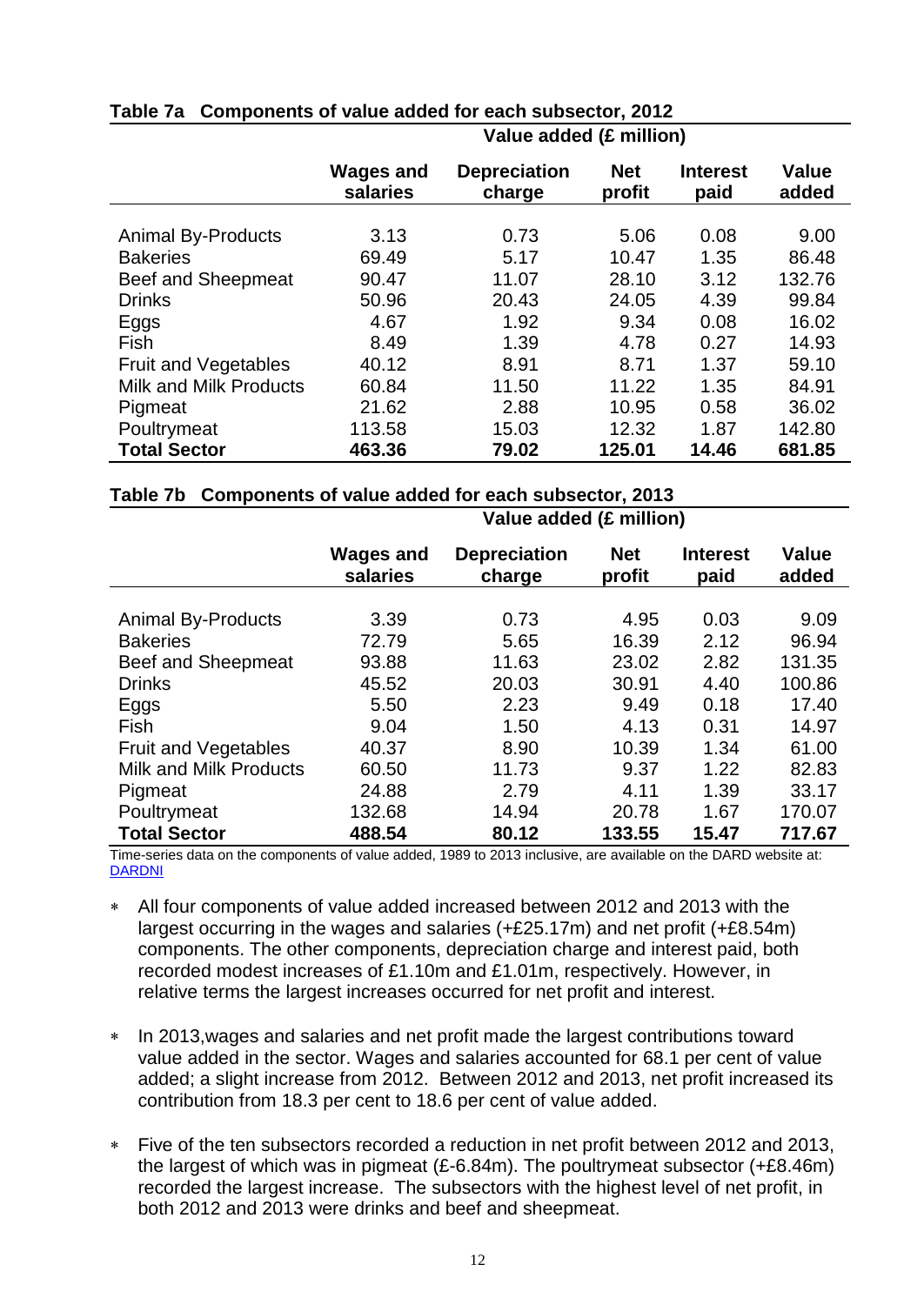|                               |        | Employees <sup>1</sup> (full-time equivalents) | Percentage          |
|-------------------------------|--------|------------------------------------------------|---------------------|
|                               | 2012   | 2013                                           | <b>Change 12/13</b> |
| <b>Animal By-Products</b>     | 120    | 121                                            | $+0.4$              |
| <b>Bakeries</b>               | 3,259  | 3,368                                          | $+3.3$              |
| Beef and Sheepmeat            | 4,136  | 4,396                                          | $+6.3$              |
| <b>Drinks</b>                 | 1,385  | 1,377                                          | $-0.5$              |
| Eggs                          | 268    | 289                                            | $+7.9$              |
| Fish                          | 516    | 519                                            | $+0.7$              |
| <b>Fruit and Vegetables</b>   | 2,140  | 2,136                                          | $-0.2$              |
| <b>Milk and Milk Products</b> | 2,163  | 2,184                                          | $+0.9$              |
| Pigmeat                       | 1,312  | 1,373                                          | $+4.7$              |
| Poultrymeat                   | 4,985  | 5,593                                          | $+12.2$             |
| <b>Total direct Employees</b> | 20,281 | 21,354                                         | $+5.3$              |
| <b>Agency Employment</b>      | 1,755  | 1,987                                          | $+13.3$             |

| Table 8 Direct full-time employee equivalents, by subsector, and total agency |
|-------------------------------------------------------------------------------|
| workers in 2012 and 2013.                                                     |

1. Direct employees are those workers on the payroll of the company during the period. Agency workers have been estimated for 2012 and 2013. They are not included in regional manufacturing employment figures as they are recorded as employment in the services sector. Time-series data on employment, 1989 to 2013 inclusive, are available on the DARD website at: [DARDNI](http://www.dardni.gov.uk/index/statistics/statistical-reports/size-and-performance-of-the-ni-food-and-drinks-processing-sector.htm)

- Direct employment in the food and drinks processing sector increased from 20,281 full-time employee equivalents in 2012 to 21,354 full-time employee equivalents in 2013; an increase of 1,073 full-time employee equivalents.
- Between 2012 and 2013, eight of the ten subsectors recorded an increase in the number of direct full-time employee equivalents . The largest increases occurred in the poultrymeat (+609 employees), beef and sheepmeat (+261 employees) and bakeries (+109 employees) subsectors.
- A minor reduction was recorded in the remaining two subsectors in the number of direct full-time employee equivalents between 2012 and 2013; drinks (-8 employees) and fruit and vegetables (-4 employees).
- In terms of direct employment the poultrymeat, beef and sheepmeat and bakeries subsectors continue to be the largest. Together, these subsectors account for 62.5 per cent of total direct employment in the food and drinks processing sector in 2013.
- $*$  In 2013, the food and drinks processing sector<sup>8</sup> accounted for 28 per cent of Northern Ireland's total manufacturing employment<sup>9</sup>; an increase of 1 percentage point from 2012.
- In addition to direct full-time employees, it is estimated that the food and drinks processing sector in 2013 sourced a further 1,987 full-time employee equivalents from Employment Agencies. This is an increase of 13.3 per cent from 2012 levels. It would not be appropriate to include these in any manufacturing industry analysis (see note 1 for Table 8).

 8 This calculation includes an estimate of the number of employees within food and drinks processing businesses with turnovers less than £250,000.

<sup>&</sup>lt;sup>9</sup> Manufacturing sector data from the DFP publication "Reporting Unit results from the Northern Ireland Annual Business Inquiry 2013" published on 10<sup>th</sup> December 2014.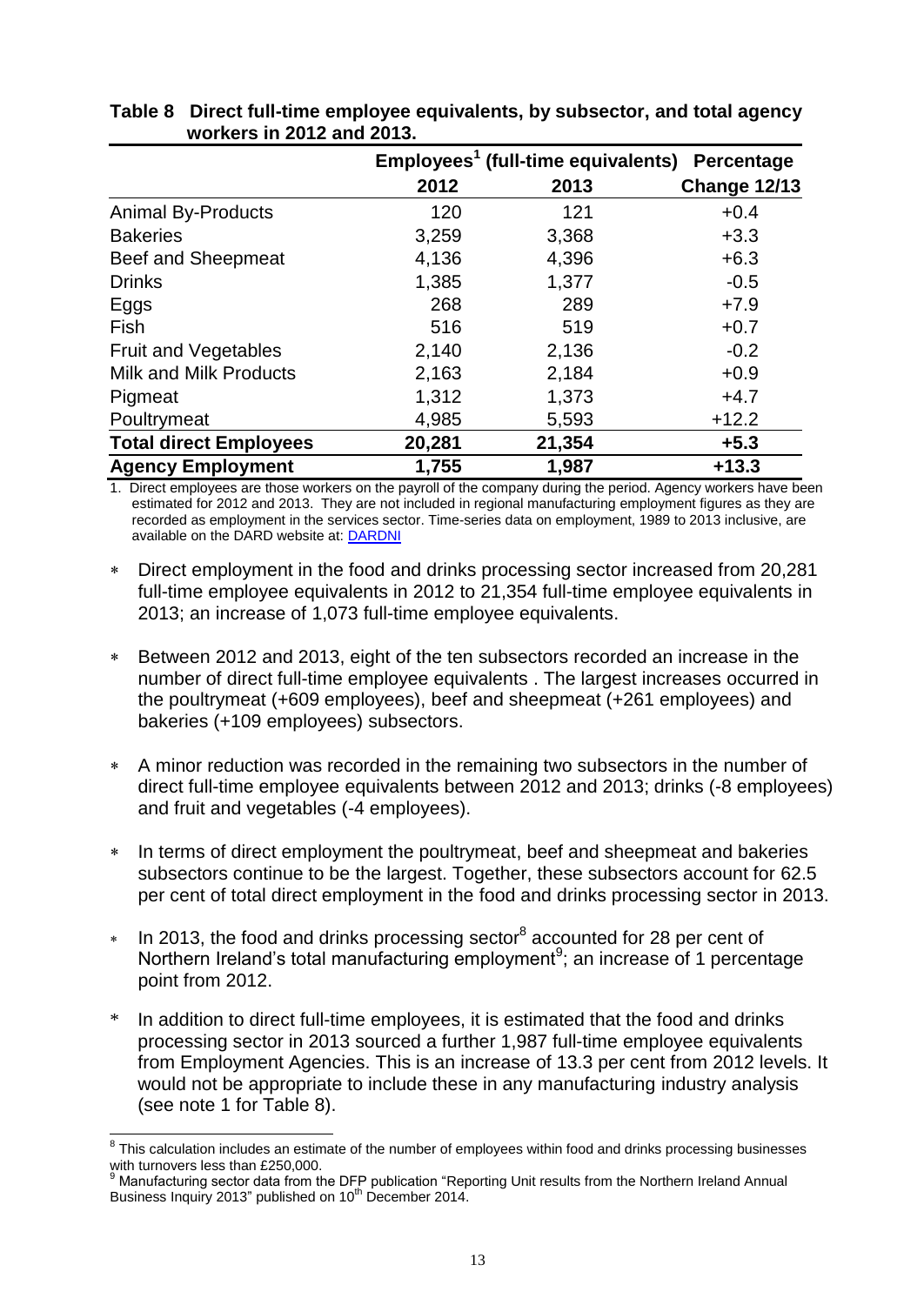|                       | 2012    | Percentage<br>of total sales | 2013    | Percentage<br>of total sales |
|-----------------------|---------|------------------------------|---------|------------------------------|
|                       |         |                              |         |                              |
| Northern Ireland      | 1,249.4 | 29.6                         | 1,205.8 | 26.7                         |
| <b>Great Britain</b>  | 1,701.7 | 40.3                         | 1,940.5 | 43.0                         |
| Republic of Ireland   | 694.9   | 16.5                         | 704.7   | 15.6                         |
| Other EU              | 443.7   | 10.5                         | 523.9   | 11.6                         |
| <b>Rest of World</b>  | 132.7   | 3.1                          | 135.1   | 3.0                          |
| Intervention          | 0.0     | 0.0                          | 0.0     | 0.0                          |
| <b>Total Sales</b>    | 4,222.4 | 100.0                        | 4,510.0 | 100.0                        |
| <b>External Sales</b> | 2,973.0 | 70.4                         | 3,304.2 | 73.3                         |
| <b>Export Sales</b>   | 1,271.3 | 30.1                         | 1,363.7 | 30.2                         |

#### **Table 9 Total sales by country of destination, 2012 and 2013 Sales (£ million and percent of total sales)**

Time-series data on total sales by country of destination, 1989 to 2013 inclusive, are available on the DARD website at: [DARDNI](http://www.dardni.gov.uk/index/statistics/statistical-reports/size-and-performance-of-the-ni-food-and-drinks-processing-sector.htm)

- \* Sales to destinations outside of Northern Ireland in the food and drinks processing sector increased from £2,973 million in 2012 to £3,304 million in 2013; an increase of £331 million or 11.1 per cent. Between 2012 and 2013, the proportion of total sales to these markets external to Northern Ireland also increased from 70.4 per cent to 73.3 per cent of the sector's total sales.
- \* The Great Britain market continues to be the largest outlet for the Northern Ireland food and drinks processing sector. Sales to this market increased by 14 per cent from £1,702 million in 2012 to £1,941 million in 2013. The proportion of total sales to Great Britain between 2012 and 2013 increased by 2.7 percentage points from 40.3 per cent to 43.0 per cent.
- \* Sales to markets outside of the United Kingdom i.e. export sales, increased by 7.3 per cent from £1,271 million in 2012 to £1,364 million in 2013. The value of export sales was higher than that of the domestic Northern Ireland market in both 2012 and 2013. As a proportion of total sales for the food and drinks processing sector, exports were unchanged in 2013, accounting for 30.2 per cent.
- \* The Republic of Ireland continues to be the largest export market where recorded sales increased by 1.4 per cent from £695 million in 2012 to £705 million in 2013. As a proportion of total sales, the Republic of Ireland market, continued to fall decreasing from 16.5 per cent in 2012 to 15.6 per cent in 2013; a decrease of 0.9 percentage points.
- $*$  In 2013, the food and drinks processing sector,<sup>10</sup> as defined in this publication, contributed 25 per cent of the total manufacturing external sales<sup>11</sup>; an increase of 2 percentage points from 2012.
- \* The sector accounted for 24 per cent of Northern Ireland's total manufacturing export sales<sup>11</sup> in both 2012 and 2013.

 $\overline{a}$  $10$  These calculations include an estimate of the sales, external sales and export sales of food and drinks processing businesses with turnovers less than £250,000.

<sup>&</sup>lt;sup>11</sup> Manufacturing sector data from the DFP publication "Results from the Northern Ireland Manufacturing Sales & Exports Survey 2013/14" published on 3<sup>rd</sup> December 2014.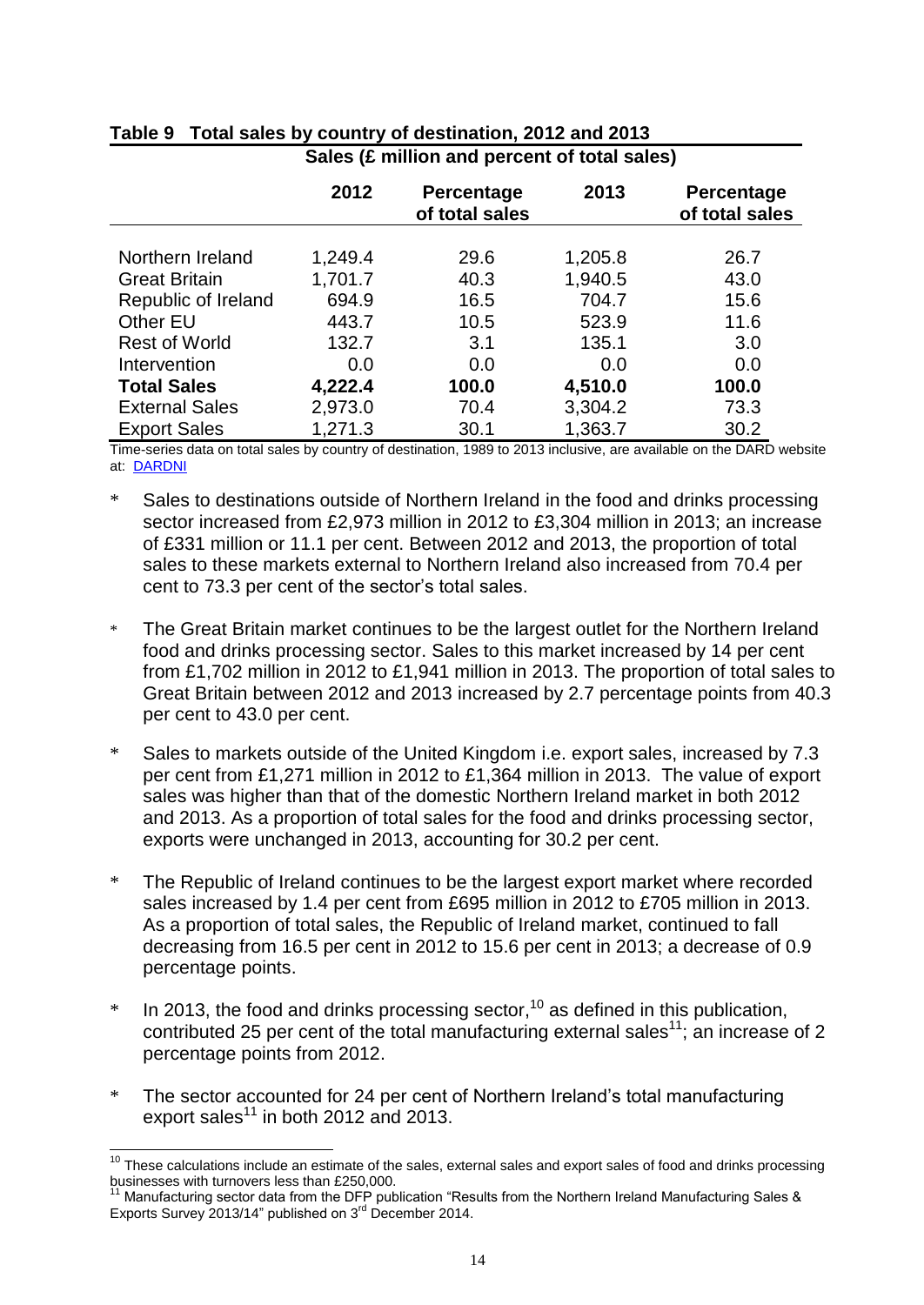|                           | (£ million)     |                 |                  |           |                  |         |              |                       |              |
|---------------------------|-----------------|-----------------|------------------|-----------|------------------|---------|--------------|-----------------------|--------------|
|                           | NI <sup>1</sup> | GB <sup>2</sup> | ROI <sup>3</sup> | Other $4$ | ROW <sup>5</sup> | Inter-  | <b>Total</b> | External <sup>6</sup> | Export'      |
|                           |                 |                 |                  | <b>EU</b> |                  | vention | <b>Sales</b> | <b>Sales</b>          | <b>Sales</b> |
| <b>Animal By-Products</b> | 1.9             | $\star$         | $\star$          | 11.6      | $\star$          | 0.0     | 37.1         | 35.2                  | $\star$      |
| <b>Bakeries</b>           | 155.1           | 48.3            | 64.4             | 0.6       | 0.7              | 0.0     | 269.0        | 113.9                 | 65.6         |
| Beef/Sheepmeat            | 205.2           | 687.9           | $\ast$           | 140.9     | *                | 0.0     | 1,141.6      | 936.4                 | 248.5        |
| <b>Drinks</b>             | 173.7           | 35.3            | 157.3            | $\ast$    | $\ast$           | 0.0     | 390.8        | 217.1                 | 181.8        |
| Eggs                      | 23.3            | 70.8            | 18.5             | 0.0       | 0.0              | 0.0     | 112.6        | 89.3                  | 18.5         |
| Fish                      | 10.5            | 27.6            | $\ast$           | 23.9      | *                | 0.0     | 69.8         | 59.4                  | 31.8         |
| Fruit/Vegetables          | 85.8            | 119.7           | 47.0             | $\star$   | $\ast$           | 0.0     | 254.6        | 168.8                 | 49.1         |
| <b>Milk/Milk Products</b> | 287.2           | 210.5           | $^\star$         | 225.0     | *                | 0.0     | 971.9        | 684.7                 | 474.1        |
| Pigmeat                   | 94.3            | 134.8           | 49.2             | $\ast$    | $\ast$           | 0.0     | 299.8        | 205.5                 | 70.7         |
| Poultrymeat               | 212.3           | $\star$         | $\star$          | $\star$   | *                | 0.0     | 675.2        | 462.9                 | $\star$      |
| <b>Total</b>              | 1,249.4         | 1,701.7         | 694.9            | 443.7     | 132.7            | 0.0     | 4,222.4      | 2,973.0               | 1,271.3      |

## **Table 10a Destinations and values of subsector sales, 2012**

## **Table 10b Destinations and values of subsector sales, 2013**

|                           | (£ million)     |                 |                  |                    |                  |         |              |                              |              |
|---------------------------|-----------------|-----------------|------------------|--------------------|------------------|---------|--------------|------------------------------|--------------|
|                           | NI <sup>1</sup> | GB <sup>2</sup> | ROI <sup>3</sup> | Other <sup>4</sup> | ROW <sup>5</sup> | Inter-  | <b>Total</b> | <b>External</b> <sup>6</sup> | Export'      |
|                           |                 |                 |                  | EU                 |                  | vention | <b>Sales</b> | <b>Sales</b>                 | <b>Sales</b> |
| <b>Animal By-Products</b> | 2.7             | $\star$         | 1.8              | $\star$            | $\star$          | 0.0     | 40.5         | 37.8                         | $\ast$       |
| <b>Bakeries</b>           | 165.5           | 48.5            | 76.3             | $\star$            | $^\star$         | 0.0     | 291.6        | 126.1                        | 77.6         |
| Beef/Sheepmeat            | 152.2           | 768.3           | 80.1             | 178.6              | 19.9             | 0.0     | 1,199.1      | 1,046.9                      | 278.6        |
| <b>Drinks</b>             | 178.7           | 42.7            | 164.5            | 11.5               | 18.6             | 0.0     | 416.0        | 237.3                        | 194.6        |
| Eggs                      | 39.5            | 78.3            | $\star$          | $\ast$             | 0.0              | 0.0     | 131.5        | 92.0                         | 13.7         |
| Fish                      | 9.1             | 33.3            | $\star$          | 22.1               | $\ast$           | 0.0     | 72.7         | 63.6                         | 30.3         |
| Fruit/Vegetables          | 93.9            | 126.0           | 55.2             | 1.2                | 1.6              | 0.0     | 277.9        | 184.0                        | 58.0         |
| Milk/Milk Products        | 296.3           | 222.3           | 155.5            | 259.2              | 66.6             | 0.0     | 999.9        | 703.6                        | 481.3        |
| Pigmeat                   | 124.3           | 120.2           | 55.5             | $\ast$             | $\ast$           | 0.0     | 316.0        | 191.8                        | 71.5         |
| Poultrymeat               | 143.4           | *               | 96.2             | $\star$            | $\ast$           | 0.0     | 764.7        | 621.3                        | $\star$      |
| <b>Total</b>              | 1,205.8         | 1,940.5         | 704.7            | 523.9              | 135.1            | 0.0     | 4,510.0      | 3,304.2                      | 1,363.7      |

\*Information has been suppressed to avoid disclosure.

1. Northern Ireland 2. Great Britain 3. Republic of Ireland 4. Other European Union

5. Rest of World 6. Sales outside NI 7. Sales outside UK

 The Great Britain market continued to be the largest market for the sector as a whole in both 2012 and 2013. In 2012, for seven of the ten subsectors Great Britain was the largest single market destination, but in 2013 this was the case for only six out of the ten subsectors (the pigmeat subsector changed to Northern Ireland being its largest market).

- The food and drinks processing subsectors most reliant on external markets in 2013 (i.e. markets outside of Northern Ireland) were the animal by-products (93.3 per cent of total sales), fish (87.5 per cent of total sales), beef and sheepmeat (87.3 per cent of total sales) and poultrymeat (81.2 per cent of total sales) subsectors. The bakeries (43.2 per cent of total sales) subsector had the least reliance on external markets.
- The subsectors most reliant on export markets (i.e. markets outside of the United Kingdom) were the animal by-products, milk and milk products, drinks and fish subsectors. The least reliant on exporting were the eggs and poultrymeat subsectors.
- The largest export market for the food and drinks processing sector remains the Republic of Ireland which accounted for 51.7 per cent of exports. This market represents between 4.5 per cent (animal by-products) and 39.5 per cent (drinks) of total subsector sales.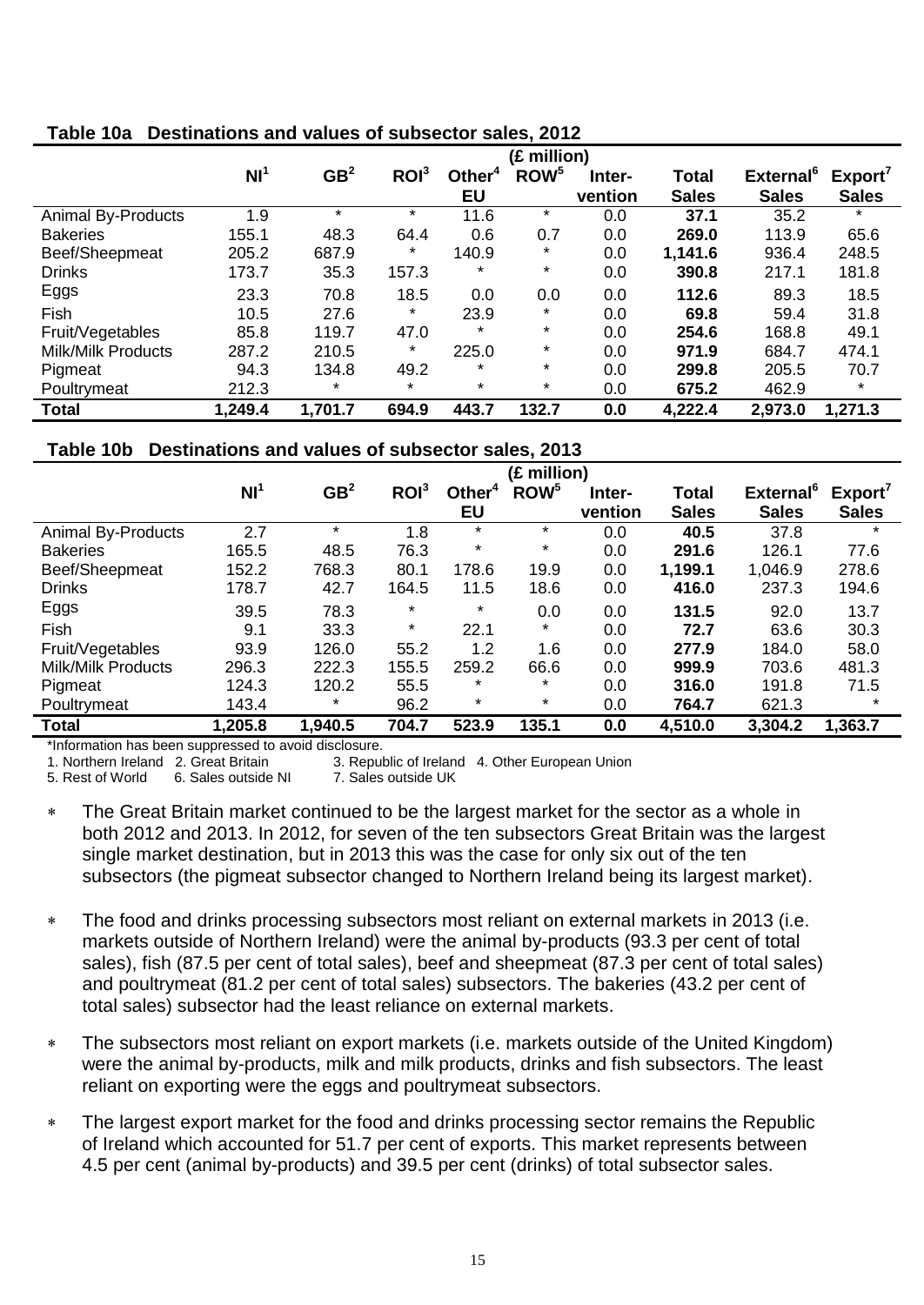|                               |         | Capital employed (£ million) |
|-------------------------------|---------|------------------------------|
|                               | 2012    | 2013                         |
|                               |         |                              |
| <b>Animal By-Products</b>     | 10.9    | 12.4                         |
| <b>Bakeries</b>               | 75.5    | 90.6                         |
| Beef and Sheepmeat            | 262.2   | 275.0                        |
| <b>Drinks</b>                 | 312.4   | 308.4                        |
| Eggs                          | 32.2    | 36.8                         |
| Fish                          | 32.2    | 27.7                         |
| <b>Fruit and Vegetables</b>   | 103.9   | 110.0                        |
| <b>Milk and Milk Products</b> | 290.9   | 263.4                        |
| Pigmeat                       | 68.2    | 72.2                         |
| Poultrymeat                   | 127.8   | 147.7                        |
| <b>Total Sector</b>           | 1,316.4 | 1,344.1                      |

## **Table 11 Capital employed, by subsector, 2012 and 2013**

 Time-series data on total capital employed, 1989 to 2013 inclusive, are available on the DARD website at: [DARDNI](http://www.dardni.gov.uk/index/statistics/statistical-reports/size-and-performance-of-the-ni-food-and-drinks-processing-sector.htm)

- Between 2012 and 2013, the amount of capital employed in the food and drinks processing sector increased by £28 million from £1,316 million to £1,344 million.
- The largest volumes of capital employed were recorded in the drinks, beef and sheepmeat and milk and milk products subsectors in both 2012 and 2013. Together these subsectors accounted for 65.7 per cent and 63.0 per cent of the total capital employed in 2012 and 2013, respectively.
- Compared to 2012, seven of the ten subsectors recorded an increase in total capital employed for 2013. The poultrymeat (+£19.8m), bakeries (+£15.1m) and beef and sheepmeat (+£12.8m) subsectors recorded the largest increases.
- \* In 2013, the milk and milk products (-£27.6m), fish (-£4.5m) and drinks (-£4.0m).subsectors recorded a decrease in their total capital employed when compared to 2012.
- The average rate of return on capital employed in the food and drinks processing sector increased from 10.6 per cent in 2012 to 11.1 per cent in 2013.
- The drinks subsector continues to have the largest amount of capital employed per direct full-time employee equivalent with £223,989 in 2013, whilst poultrymeat had the lowest at £26,405.
- The poultrymeat subsector, in 2013, also had the lowest level of capital employed per £1,000 of sales, whilst the drinks subsector again had the highest level.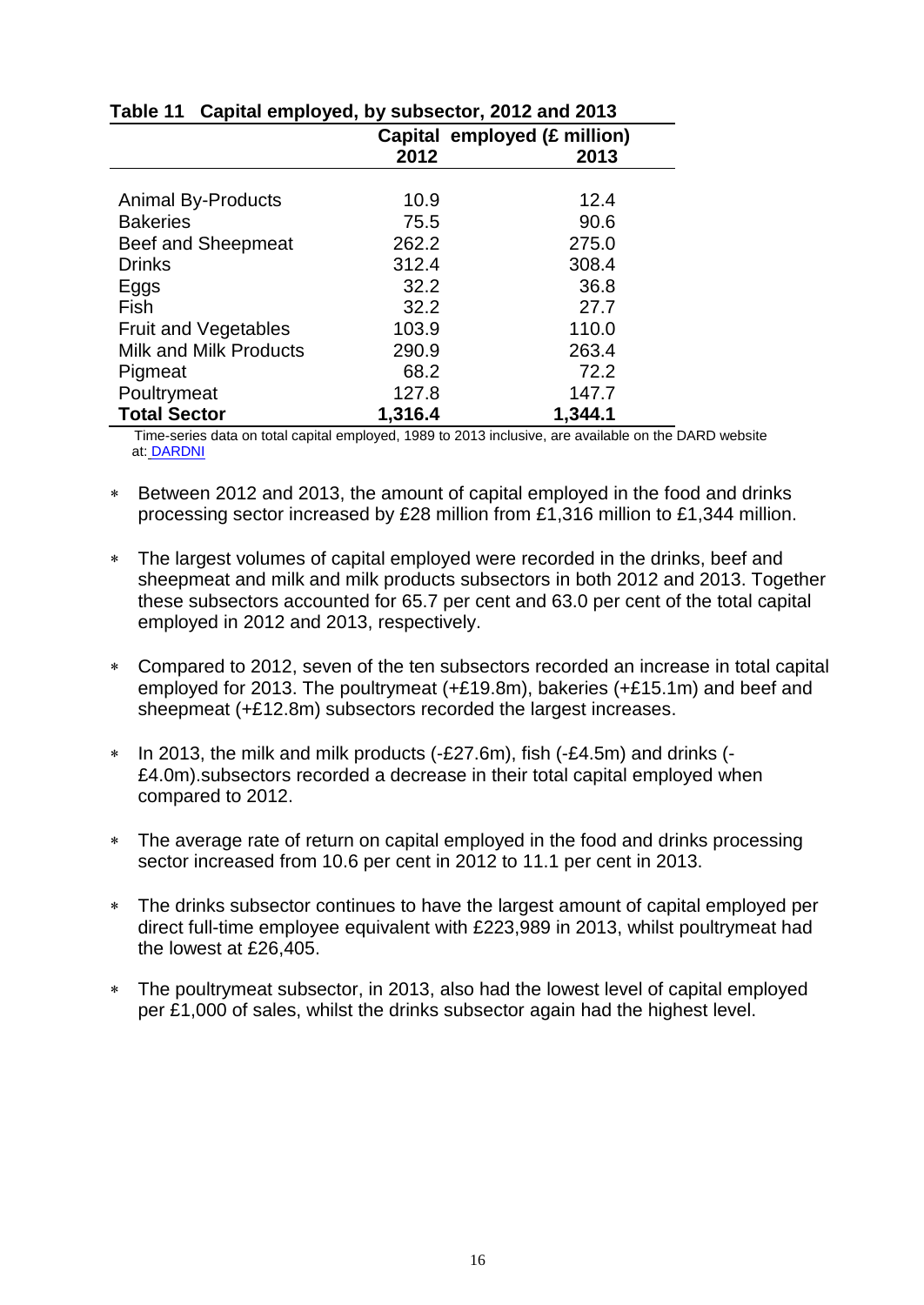#### **Table 12 Contribution made by the 10 largest businesses within each variable towards the food and drinks processing sector in Northern Ireland**

|                                                                                                                                                    | 2012 | 2013 |
|----------------------------------------------------------------------------------------------------------------------------------------------------|------|------|
| The 10 largest businesses for gross turnover as a<br>percentage of total gross turnover of the food and<br>drinks processing sector                | 47   | 49   |
| The 10 largest businesses for value added as a<br>percentage of total value added of the food and<br>drinks processing sector                      | 45   | 47   |
| The 10 largest businesses for direct employment<br>as a percentage of total direct employment<br>provided by the food and drinks processing sector | 44   | 46   |

- The 10 largest companies for each variable within the sector in 2013 accounted for 49 per cent of total gross turnover, 47 per cent of total value added and 46 per cent of total direct employment.
- Between 2012 and 2013, the contribution of the ten largest businesses to total gross turnover, total value added and total direct employment each increased by 2 percentage points.
- Four of the ten largest gross turnover food and drinks processing companies were under local ownership in 2013.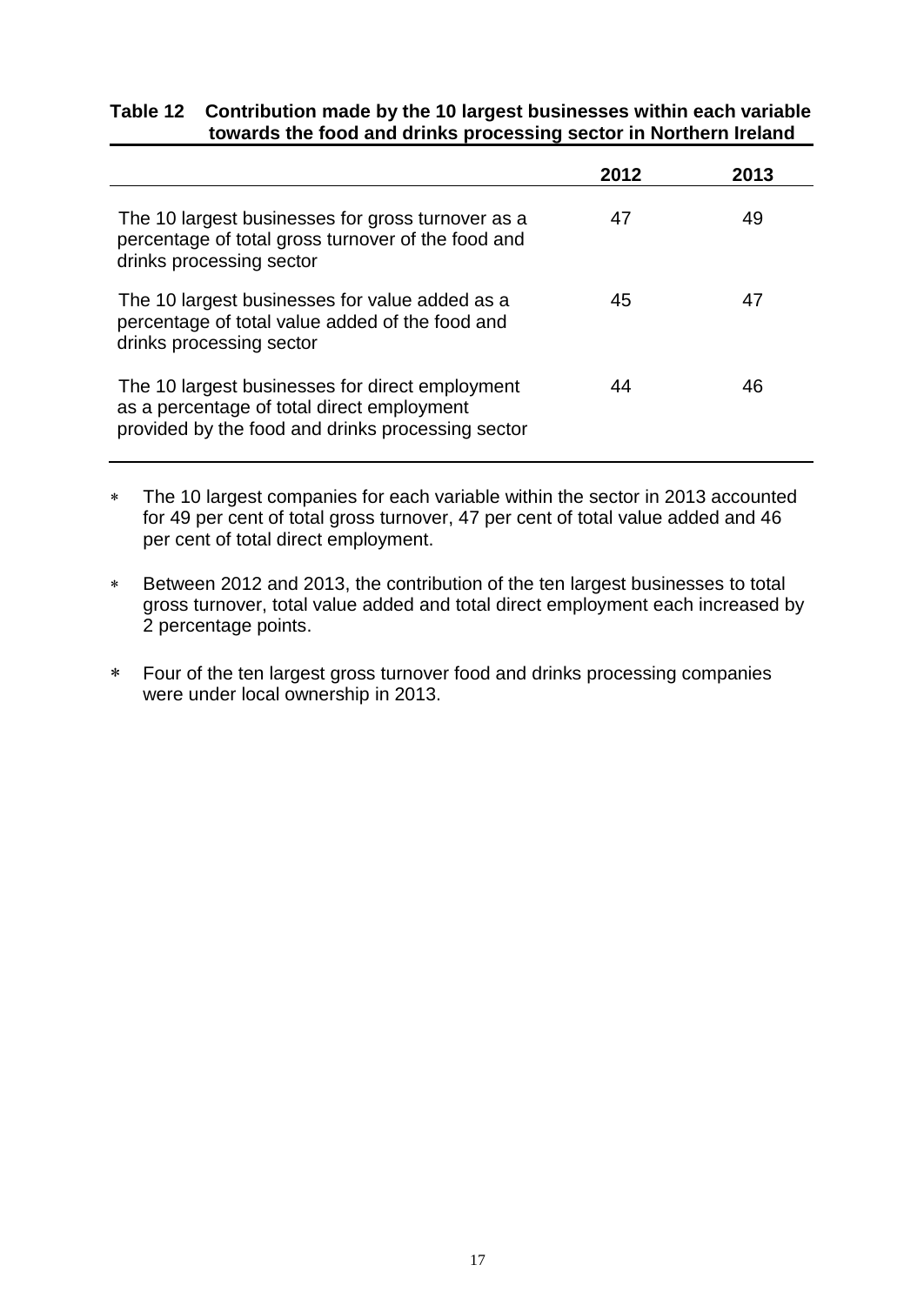# **IV. FOOD AND DRINKS SECTOR PERFORMANCE INDICATORS IN 2012 AND 2013.**

| Table 13a Average performance indicators for the 10 food and drinks |
|---------------------------------------------------------------------|
| processing subsectors, 2012                                         |

|                                                                  | Animal<br>By-<br><b>Products</b> | <b>Bakeries</b> | <b>Beef</b><br>and<br>Sheep-<br><b>Meat</b> | <b>Drinks</b> | <b>Eggs</b> | Fish    | <b>Fruit</b><br>and<br>Veg. | <b>Milk and</b><br><b>Milk</b><br><b>Products</b> | Pig-<br>meat | <b>Poultry</b><br>-meat | Average |
|------------------------------------------------------------------|----------------------------------|-----------------|---------------------------------------------|---------------|-------------|---------|-----------------------------|---------------------------------------------------|--------------|-------------------------|---------|
| Sales per<br>employee $(E)$                                      | 309,125                          | 82,529          | 276,054                                     | 282,303       | 420,916     | 135,468 | 119,005                     | 449,317                                           | 228,558      | 135,457                 | 208,199 |
| Value added<br>per employee<br>(E)                               | 74,992                           | 26,537          | 32,102                                      | 72,109        | 59,888      | 28,956  | 27,623                      | 39,254                                            | 27,467       | 28,649                  | 33,621  |
| <b>Total capital</b><br>per employee<br>(E)                      | 90,750                           | 23,167          | 63,394                                      | 225,644       | 120,512     | 62,537  | 48,570                      | 134,503                                           | 52,025       | 25,647                  | 64,907  |
| Average wage<br>cost per<br>employee $(E)$                       | 26,083                           | 21,323          | 21,876                                      | 36,809        | 17,462      | 16,462  | 18,750                      | 28,127                                            | 16,484       | 22,787                  | 22,848  |
| Gross profit as<br>percentage of<br>sales (per cent)             | 19.95                            | 34.48           | 8.53                                        | 28.20         | 16.36       | 18.22   | 22.84                       | 13.70                                             | 11.85        | 10.13                   | 15.02   |
| Net profit as<br>percentage of<br>sales (per cent)               | 13.63                            | 3.89            | 2.46                                        | 6.15          | 8.30        | 6.84    | 3.42                        | 1.15                                              | 3.65         | 1.82                    | 2.96    |
| Value added as<br>percentage of<br>sales (per cent)              | 24.26                            | 32.15           | 11.63                                       | 25.54         | 14.23       | 21.37   | 23.21                       | 8.74                                              | 12.02        | 21.15                   | 16.15   |
| Wages and<br>salaries as<br>percentage of<br>sales (per cent)    | 8.44                             | 25.84           | 7.92                                        | 13.04         | 4.15        | 12.15   | 15.76                       | 6.26                                              | 7.21         | 16.82                   | 10.97   |
| Interest costs<br>as percentage<br>of sales<br>(per cent)        | 0.22                             | 0.50            | 0.27                                        | 1.12          | 0.07        | 0.39    | 0.54                        | 0.14                                              | 0.19         | 0.28                    | 0.34    |
| Sales per<br>£1,000 wages<br>(E)                                 | 11,851                           | 3,870           | 12,619                                      | 7,669         | 24,105      | 8,229   | 6,347                       | 15,975                                            | 13,865       | 5,944                   | 9,112   |
| Value added<br>per £1,000<br>wages(E)                            | 2,875                            | 1,245           | 1,467                                       | 1,959         | 3,430       | 1,759   | 1,473                       | 1,396                                             | 1,666        | 1,257                   | 1,472   |
| Interest costs<br>as percentage<br>of gross<br>profit (per cent) | 1.12                             | 1.46            | 3.20                                        | 3.98          | 0.45        | 2.12    | 2.36                        | 1.01                                              | 1.63         | 2.74                    | 2.28    |
| Interest costs<br>as percentage<br>of net profit (per<br>cent)   | 1.64                             | 12.90           | 11.08                                       | 18.26         | 0.89        | 5.65    | 15.73                       | 11.99                                             | 5.28         | 15.20                   | 11.57   |
| Rate of return<br>on capital<br>employed<br>(percent)            | 47.20                            | 15.65           | 11.91                                       | 9.11          | 29.24       | 15.66   | 9.70                        | 4.32                                              | 16.90        | 11.10                   | 10.60   |
| Capital<br>employed per<br>£1,000 of<br>sales (£)                | 294                              | 281             | 230                                         | 799           | 286         | 462     | 408                         | 299                                               | 228          | 189                     | 312     |

Time-series data on rate of return on capital employed, 1989 to 2013 inclusive, are available on the DARD website at: **[DARDNI](http://www.dardni.gov.uk/index/statistics/statistical-reports/size-and-performance-of-the-ni-food-and-drinks-processing-sector.htm)**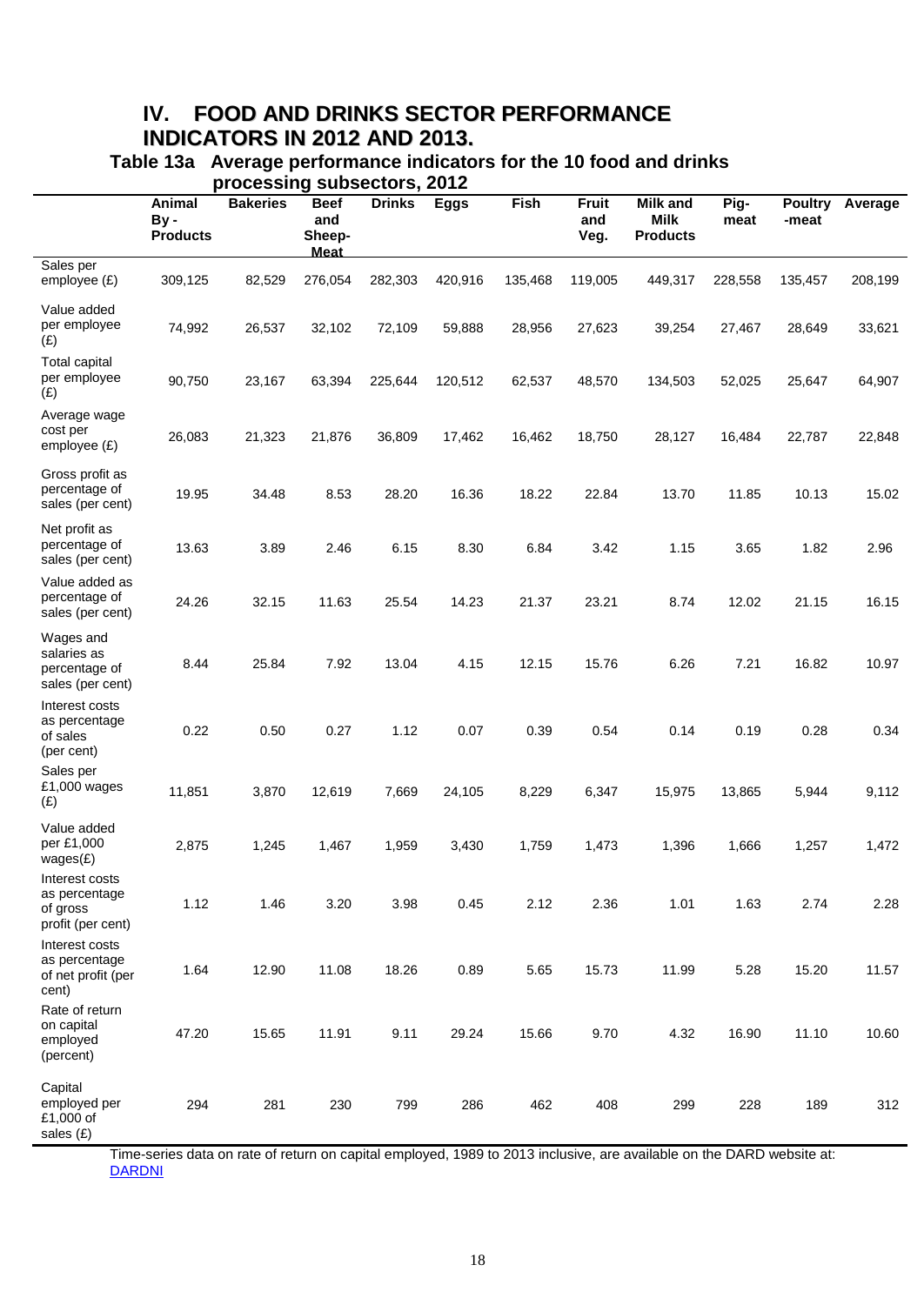|                                                                  | <b>Animal</b><br>By-<br><b>Products</b> | <b>Bakeries</b> | <b>Beef</b><br>and<br>Sheep-<br>meat | <b>Drinks</b> | <b>Eggs</b> | Fish    | <b>Fruit</b><br>and<br>Veg. | <b>Milk and</b><br><b>Milk</b><br><b>Products</b> | Pig-<br>meat | <b>Poultry</b><br>-meat | Average |
|------------------------------------------------------------------|-----------------------------------------|-----------------|--------------------------------------|---------------|-------------|---------|-----------------------------|---------------------------------------------------|--------------|-------------------------|---------|
| Sales per<br>employee $(E)$                                      | 336,382                                 | 86,595          | 272,778                              | 302,105       | 455,827     | 140,039 | 130,136                     | 457,936                                           | 230,185      | 136,723                 | 211,207 |
| Value added<br>per employee<br>(E)                               | 75,436                                  | 28,787          | 29,879                               | 73,248        | 60,298      | 28,842  | 28,563                      | 37,933                                            | 24,158       | 30,408                  | 33,609  |
| <b>Total capital</b><br>per employee (£)                         | 102,556                                 | 26,912          | 62,558                               | 223,989       | 127,449     | 53,370  | 51,489                      | 120,616                                           | 52,612       | 26,405                  | 62,946  |
| Average wage<br>cost per<br>employee $(E)$                       | 28,100                                  | 21,614          | 21,355                               | 33,057        | 19,050      | 17,414  | 18,903                      | 27,709                                            | 18,121       | 23,723                  | 22,878  |
| Gross profit as<br>percentage of<br>sales (per cent)             | 19.00                                   | 34.18           | 7.98                                 | 27.74         | 14.92       | 17.95   | 21.79                       | 11.40                                             | 8.39         | 11.41                   | 14.18   |
| Net profit as<br>percentage of<br>sales (per cent)               | 12.22                                   | 5.62            | 1.92                                 | 7.43          | 7.22        | 5.68    | 3.74                        | 0.94                                              | 1.30         | 2.72                    | 2.96    |
| Value added as<br>percentage of<br>sales (per cent)              | 22.43                                   | 33.24           | 10.95                                | 24.25         | 13.23       | 20.60   | 21.95                       | 8.28                                              | 10.50        | 22.24                   | 15.91   |
| Wages and<br>salaries as<br>percentage of<br>sales (percent)     | 8.35                                    | 24.96           | 7.83                                 | 10.94         | 4.18        | 12.44   | 14.53                       | 6.05                                              | 7.87         | 17.35                   | 10.83   |
| Interest costs<br>as percentage<br>of sales (per<br>cent)        | 0.06                                    | 0.73            | 0.24                                 | 1.06          | 0.14        | 0.42    | 0.48                        | 0.12                                              | 0.44         | 0.22                    | 0.34    |
| Sales per<br>£1,000<br>wages $(E)$                               | 11,971                                  | 4,006           | 12,774                               | 9,139         | 23,928      | 8,042   | 6,884                       | 16,527                                            | 12,703       | 5,763                   | 9,232   |
| Value added<br>per £1,000<br>wages $(E)$                         | 2,685                                   | 1,332           | 1,399                                | 2,216         | 3,165       | 1,656   | 1,511                       | 1,369                                             | 1,333        | 1,282                   | 1,469   |
| Interest costs<br>as percentage<br>of gross profit<br>(per cent) | 0.34                                    | 2.13            | 2.95                                 | 3.82          | 0.91        | 2.34    | 2.21                        | 1.07                                              | 5.24         | 1.91                    | 2.42    |
| Interest costs<br>as percentage<br>of net profit (per<br>cent)   | 0.52                                    | 12.94           | 12.27                                | 14.25         | 1.88        | 7.38    | 12.89                       | 12.98                                             | 33.81        | 8.04                    | 11.59   |
| Rate of return<br>on capital<br>employed<br>(per cent)           | 40.29                                   | 20.42           | 9.40                                 | 11.45         | 26.30       | 16.01   | 10.67                       | 4.02                                              | 7.61         | 15.20                   | 11.09   |
| Capital<br>employed per<br>£1,000 of<br>sales(E)                 | 305                                     | 311             | 229                                  | 741           | 280         | 381     | 396                         | 263                                               | 229          | 193                     | 298     |

#### **Table 13b Average performance indicators for the 10 food and drinks processing subsectors, 2013**

Time-series data on rate of return on capital employed, 1989 to 2013 inclusive, are available on the DARD website at: **[DARDNI](http://www.dardni.gov.uk/index/statistics/statistical-reports/size-and-performance-of-the-ni-food-and-drinks-processing-sector.htm)**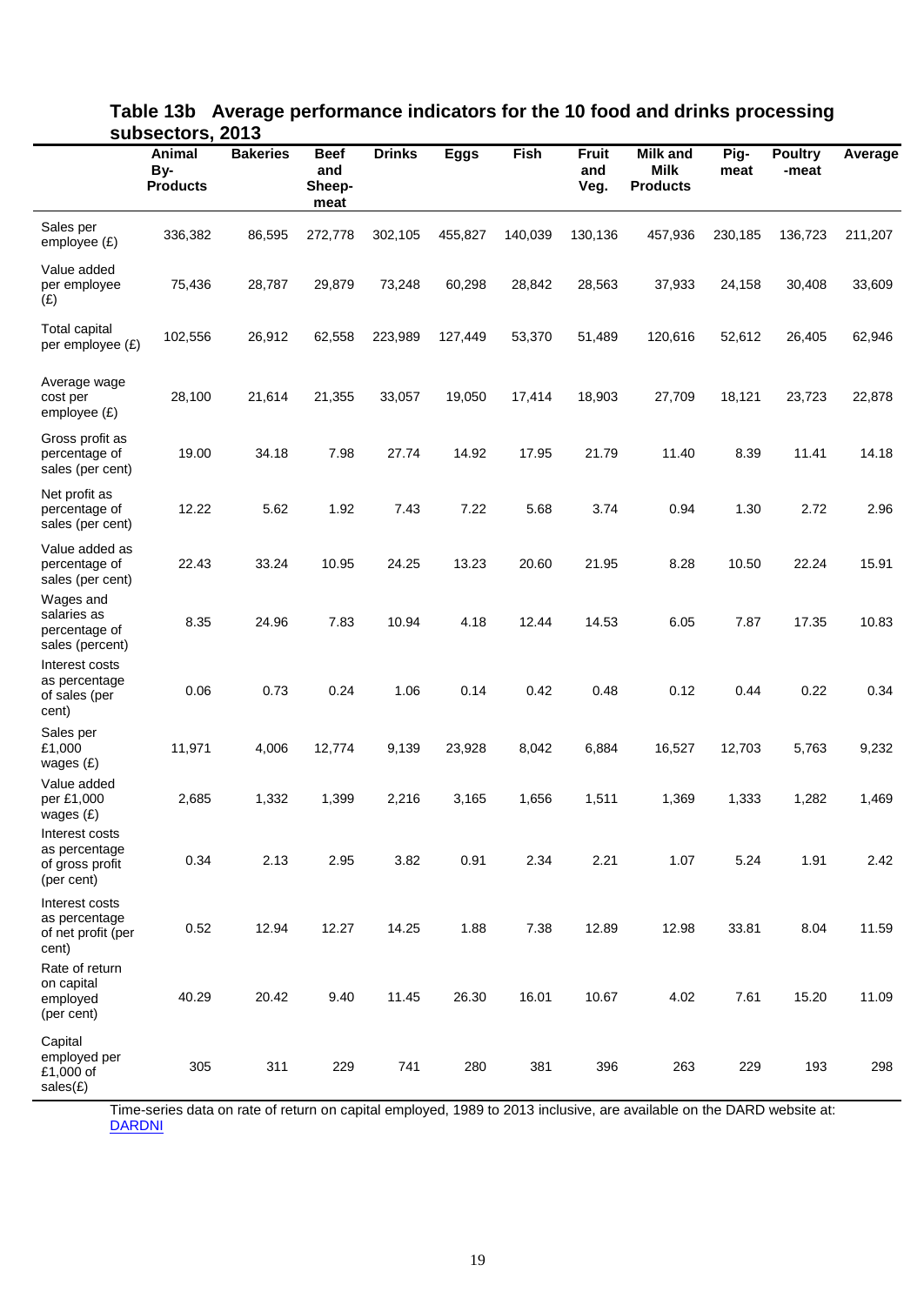|                               |                      | Sales (£ per employee) |                      |
|-------------------------------|----------------------|------------------------|----------------------|
|                               | Minimum <sup>1</sup> | <b>Maximum</b>         | Average <sup>2</sup> |
|                               |                      |                        |                      |
| <b>Animal By-Products</b>     | 85,867               | 349,821                | 336,382              |
| <b>Bakeries</b>               | 28,353               | 126,368                | 86,595               |
| Beef and Sheepmeat            | 59,758               | 445,164                | 272,778              |
| <b>Drinks</b>                 | 47,353               | 339,880                | 302,105              |
| Eggs                          | 270,000              | 492,272                | 455,827              |
| <b>Fish</b>                   | 85,300               | 266,000                | 140,039              |
| <b>Fruit and Vegetables</b>   | 60,938               | 256,400                | 130,136              |
| <b>Milk and Milk Products</b> | 75,000               | 648,601                | 457,936              |
| Pigmeat                       | 104,375              | 334,545                | 230,185              |
| Poultrymeat                   | 60,917               | 172,978                | 136,723              |
| <b>Total Sector</b>           | 28,353               | 648,601                | 211,207              |

## **Table 14 Sales per direct employee, by subsector, 2013**

1. The minimum and maximum values refer to the lower and upper limits of the range in values for 80 per cent of the businesses (i.e. the 10 per cent lowest and 10 per cent highest values are excluded).

- The average sales per direct employee in the food and drinks processing sector increased from £208,199 in 2012 to £211,207 in 2013; an increase of 1.4 per cent.
- \* In 2013, the milk and milk products subsector had the highest average level of sales per direct employee at £457,936.
- The bakeries subsector had the lowest average level of sales per direct employee in 2013 at £86,595.
- All 10 of the subsectors had a difference between the maximum and minimum sales per direct employee within a 9:1 ratio in 2013.
- Subsectors with high, medium and low average sales per direct employee  $(E)$

| High                                                                         | Medium                        | Low                                                                   |
|------------------------------------------------------------------------------|-------------------------------|-----------------------------------------------------------------------|
| ( > £300,000)                                                                | (£200,000 to £300,000)        | ( <b>E200,000</b> )                                                   |
| <b>Animal By-Products</b><br><b>Drinks</b><br>Eggs<br>Milk and Milk Products | Beef and Sheepmeat<br>Pigmeat | <b>Bakeries</b><br>Fish<br><b>Fruit and Vegetables</b><br>Poultrymeat |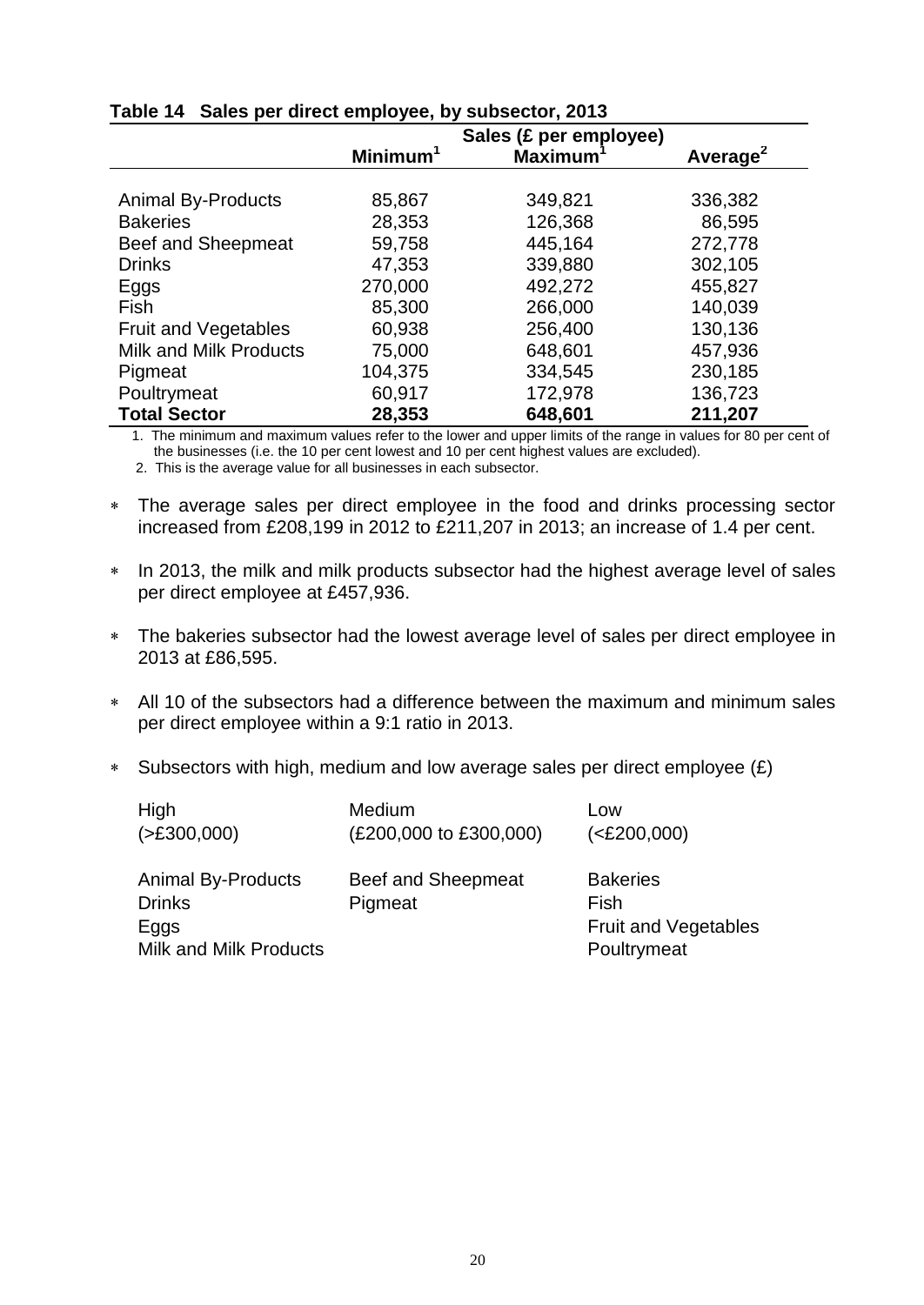|                               | Value added (£ per employee) |                      |                      |
|-------------------------------|------------------------------|----------------------|----------------------|
|                               | Minimum                      | Maximum <sup>1</sup> | Average <sup>2</sup> |
|                               |                              |                      |                      |
| <b>Animal By-Products</b>     | 31,000                       | 134,143              | 75,436               |
| <b>Bakeries</b>               | 14,700                       | 34,116               | 28,787               |
| Beef and Sheepmeat            | 14,542                       | 40,119               | 29,879               |
| <b>Drinks</b>                 | 20,700                       | 80,972               | 73,248               |
| Eggs                          | 39,640                       | 95,441               | 60,298               |
| Fish                          | 15,412                       | 56,267               | 28,842               |
| <b>Fruit and Vegetables</b>   | 17,059                       | 42,761               | 28,563               |
| <b>Milk and Milk Products</b> | 14,083                       | 47,932               | 37,933               |
| Pigmeat                       | 19,000                       | 39,500               | 24,158               |
| Poultrymeat                   | 19,934                       | 37,400               | 30,408               |
| <b>Total Sector</b>           | 14,083                       | 134,143              | 33,609               |

# **Table 15 Value added per direct employee, by subsector, 2013**

1. The minimum and maximum values refer to the lower and upper limits of the range in values for 80 per cent of the businesses (i.e. the 10 per cent lowest and 10 per cent highest values are excluded).

- Between 2012 and 2013, the average level of value added per direct employee decreased marginally from £33,621 to £33,609.
- \* In 2013, the animal by-products subsector had the highest average level of value added per direct employee of the ten subsectors with a value of £75,436.
- The pigmeat subsector had the lowest average level of value added per direct employee of the ten subsectors in 2013 with a value of £24,158.
- In 2013, all 10 of the subsectors had a difference between the maximum and minimum value added per direct employee within a 4:1 ratio.
- Subsectors with high, medium and low average value added per direct employee  $(E)$

| High                                               | Medium                                                             | Low                                                               |
|----------------------------------------------------|--------------------------------------------------------------------|-------------------------------------------------------------------|
| ( > £40,000)                                       | (£29,000 to £40,000)                                               | ( <b>E29,000</b> )                                                |
| <b>Animal By-Products</b><br><b>Drinks</b><br>Eggs | Beef and Sheepmeat<br><b>Milk and Milk Products</b><br>Poultrymeat | <b>Bakeries</b><br>Fish<br><b>Fruit and Vegetables</b><br>Pigmeat |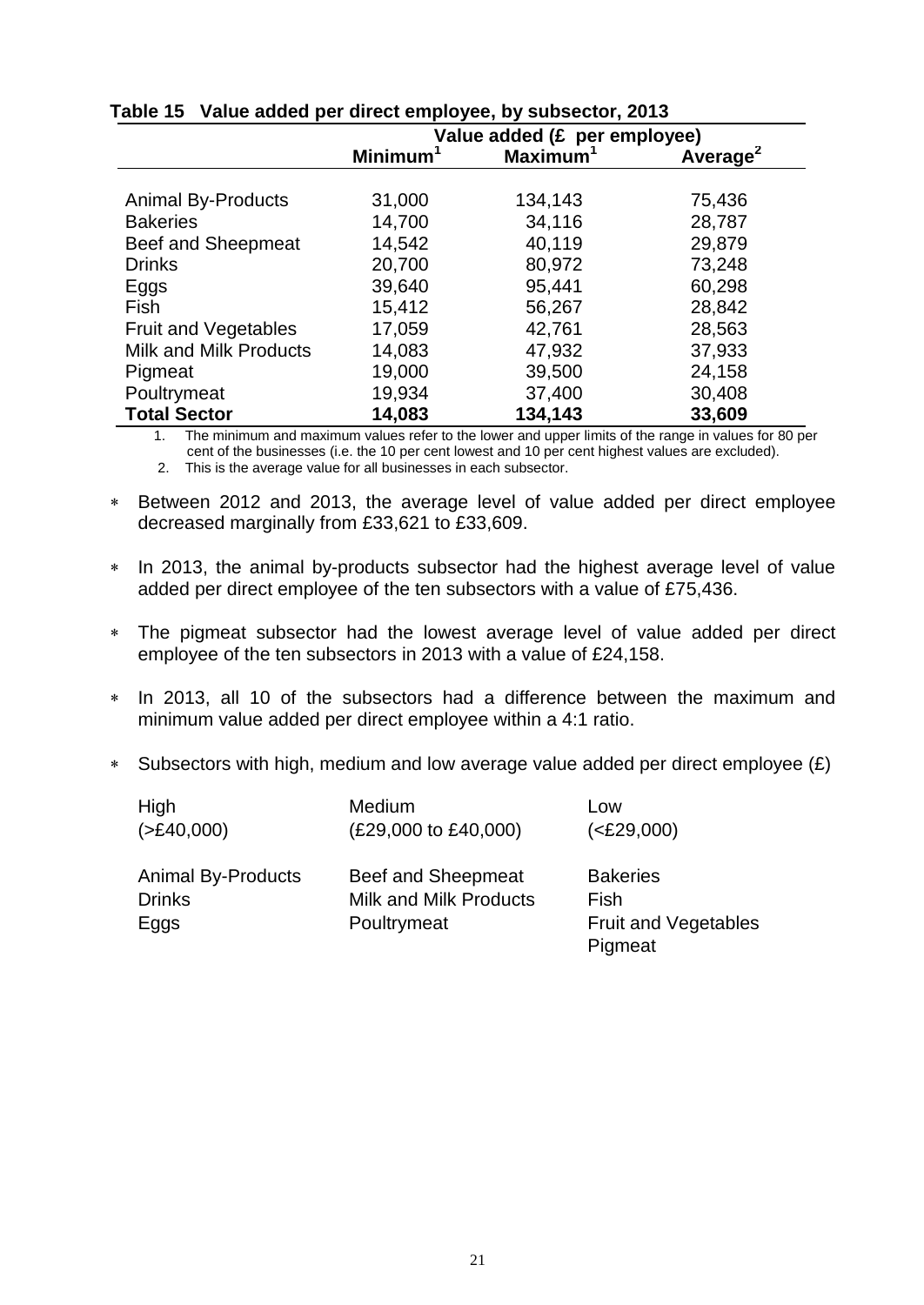|                             | Total capital employed (£ per employee) |                |                      |
|-----------------------------|-----------------------------------------|----------------|----------------------|
|                             | Minimum <sup>1</sup>                    | <b>Maximum</b> | Average <sup>2</sup> |
|                             |                                         |                |                      |
| <b>Animal By-Products</b>   | 49,333                                  | 182,643        | 102,556              |
| <b>Bakeries</b>             | 1,889                                   | 46,889         | 26,912               |
| Beef and Sheepmeat          | 8,105                                   | 118,833        | 62,558               |
| <b>Drinks</b>               | 15,909                                  | 229,563        | 223,989              |
| Eggs                        | 28,000                                  | 226,400        | 127,449              |
| Fish                        | 12,509                                  | 134,800        | 53,370               |
| <b>Fruit and Vegetables</b> | 9,906                                   | 106,000        | 51,489               |
| Milk and Milk Products      | 34,250                                  | 188,650        | 120,616              |
| Pigmeat                     | 19,231                                  | 77,700         | 52,612               |
| Poultrymeat                 | 7,868                                   | 71,200         | 26,405               |
| <b>Total Sector</b>         | 1,889                                   | 229,563        | 62,946               |

# **Table 16 Total capital employed per direct employee, by subsector, 2013**

1. The minimum and maximum values refer to the lower and upper limits of the range in values for 80 per cent of the businesses (i.e. the 10 per cent lowest and 10 per cent highest values are excluded).

- The food and drinks processing sector estimate showed that the average level of capital employed per direct employee decreased by 3.0 per cent from £64,907 in 2012 to £62,946 in 2013.
- \* In 2013, the drinks subsector had the highest average level of capital employed per direct employee of the ten subsectors with a value of £223,989.
- The poultrymeat subsector had the lowest average level of capital employed per direct employee of the ten subsectors in 2013 with a value of £26,405.
- The subsector with the widest range in the volume of capital employed per direct employee in 2013 was the bakeries subsector with a ratio of 25:1.
- Subsectors with high, medium and low average total capital employed per direct employee (£)

| High                          | Medium                      | Low                |
|-------------------------------|-----------------------------|--------------------|
| ( >E75,000)                   | (£50,000 to £75,000)        | ( <b>E</b> 50,000) |
| <b>Animal By-Products</b>     | Beef and Sheepmeat          | <b>Bakeries</b>    |
| <b>Drinks</b>                 | <b>Fruit and Vegetables</b> | Poultrymeat        |
| Eggs                          | Fish                        |                    |
| <b>Milk and Milk Products</b> | Pigmeat                     |                    |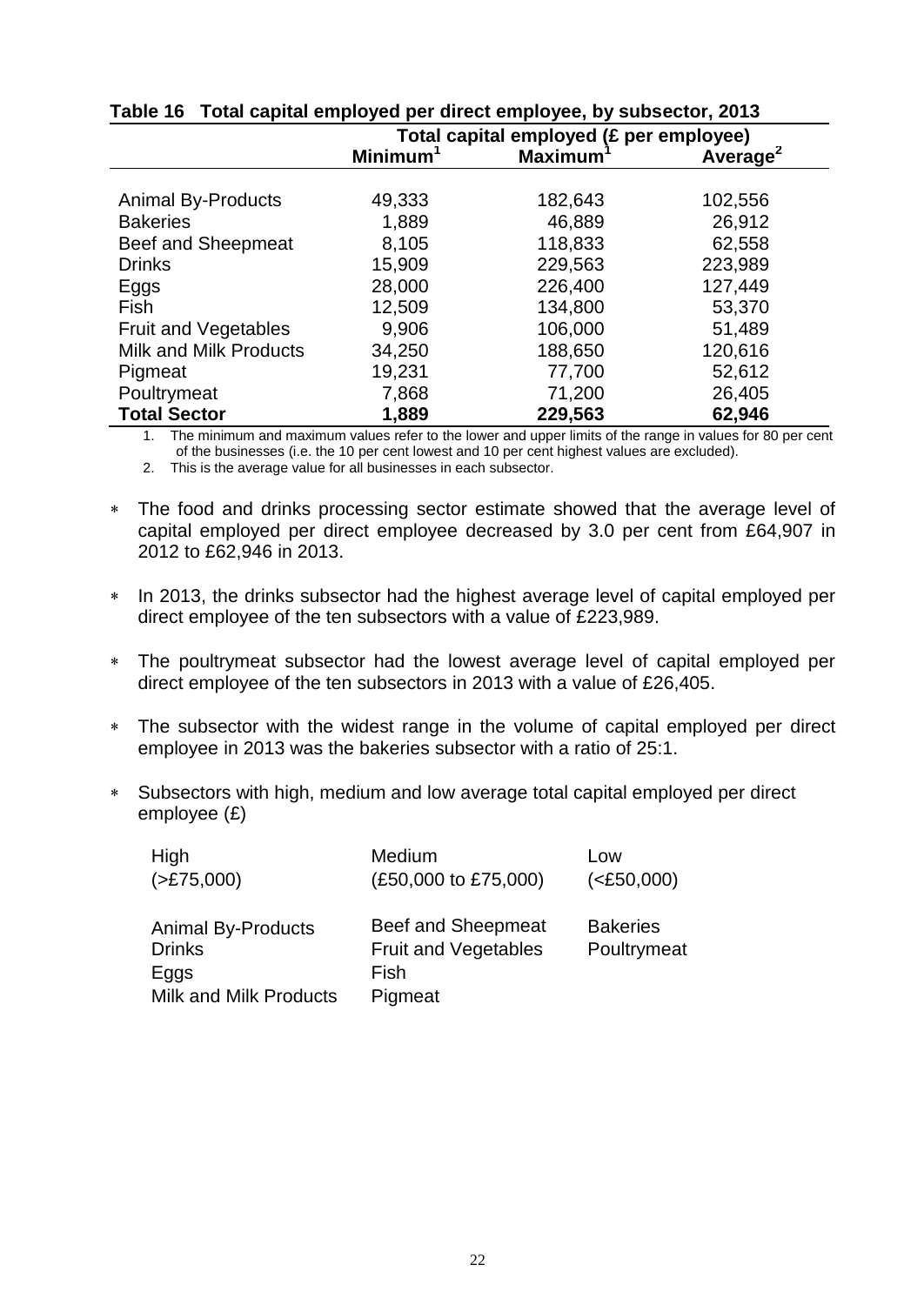|                               | Wages and Salaries Cost (£ per employee) <sup>1</sup> |                      |                      |
|-------------------------------|-------------------------------------------------------|----------------------|----------------------|
|                               | Minimum <sup>2</sup>                                  | Maximum <sup>2</sup> | Average <sup>3</sup> |
|                               |                                                       |                      |                      |
| <b>Animal By-Products</b>     | 15,733                                                | 35,714               | 28,100               |
| <b>Bakeries</b>               | 13,125                                                | 25,477               | 21,614               |
| Beef and Sheepmeat            | 13,500                                                | 23,439               | 21,355               |
| <b>Drinks</b>                 | 14,875                                                | 39,386               | 33,057               |
| Eggs                          | 13,147                                                | 27,289               | 19,050               |
| Fish                          | 13,823                                                | 28,786               | 17,414               |
| Fruit and Vegetables          | 13,750                                                | 23,882               | 18,903               |
| <b>Milk and Milk Products</b> | 17,778                                                | 29,380               | 27,709               |
| Pigmeat                       | 13,500                                                | 23,231               | 18,121               |
| Poultrymeat                   | 13,111                                                | 22,800               | 23,723               |
| <b>Total Sector</b>           | 13,111                                                | 39,386               | 22,878               |

#### **Table 17 Average wages and salaries cost per direct employee, by subsector, 2013**

1. The wages and salaries cost per employee reflects the employment cost to the employer, not the average wages and salaries received by the employee.

2. The minimum and maximum values refer to the lower and upper limits of the range in values for 80 per cent of the businesses (i.e. the 10 per cent lowest and 10 per cent highest values are excluded).

3. This is the average value for all businesses in each subsector.

- \* In 2013, the food and drinks processing sector average direct full-time employee equivalent cost was £22,878. This represents a small increase of £30 from the 2012 figure.
- The fish subsector had the lowest average level of wages and salaries per direct employee in 2013 with a value of £17,414.
- The drinks subsector had the highest average level of wages and salaries per direct employee with a value of £33,057 in 2013.
- In 2013, all of the 10 subsectors had a difference between the maximum and minimum average wages and salaries cost per direct employee within a 5:1 ratio.
- Subsectors with high, medium and low average wages and salaries costs per direct employee (£).

| High                      | Medium              | Low   |
|---------------------------|---------------------|-------|
| ( >E25,000)               | (£20,000 to 25,000) | (<£2) |
| <b>Animal By-Products</b> | <b>Bakeries</b>     | Eggs  |
| <b>Drinks</b>             | Beef and Sheepmeat  | Fish  |
| Milk and Milk Products    | Poultrymeat         | Fruit |

 $( $E20,000$ )$ 

Fruit and Vegetables Pigmeat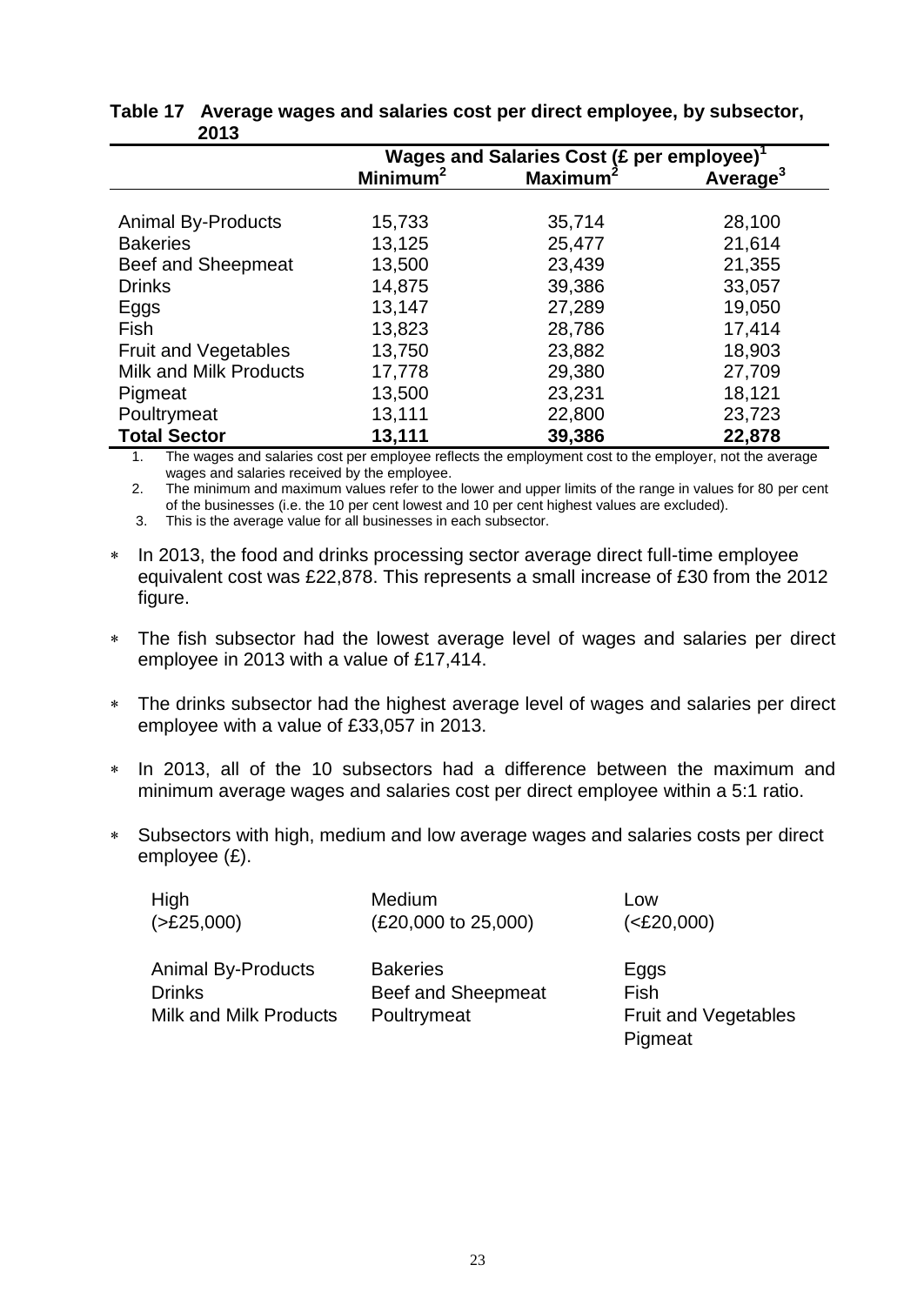|                             | --<br>Net Profit (percentage of sales) |                |                      |
|-----------------------------|----------------------------------------|----------------|----------------------|
|                             | <b>Minimum</b>                         | <b>Maximum</b> | Average <sup>2</sup> |
|                             |                                        |                |                      |
| <b>Animal By-Products</b>   | 5                                      | 16             | 12.2                 |
| <b>Bakeries</b>             |                                        | 10             | 5.6                  |
| Beef and Sheepmeat          |                                        |                | 1.9                  |
| <b>Drinks</b>               | -1                                     | 13             | 7.4                  |
| Eggs                        |                                        | 13             | 7.2                  |
| Fish                        |                                        | 19             | 5.7                  |
| <b>Fruit and Vegetables</b> |                                        | 9              | 3.7                  |
| Milk and Milk Products      | -5                                     | 2              | 0.9                  |
| Pigmeat                     | 0                                      |                | 1.3                  |
| Poultrymeat                 | $\overline{2}$                         |                | 2.7                  |
| <b>Total Sector</b>         | -5                                     | 19             | 3.0                  |

# **Table 18 Net profit as a percentage of sales, by subsector, 2013**

1. The minimum and maximum values refer to the lower and upper limits of the range in values for 80 per cent of the businesses (i.e. the 10 per cent lowest and 10 per cent highest values are excluded).

- The average level of net profit as a proportion of sales remained constant at 3.0 per cent in both 2012 and 2013.
- There was substantial variation in the profitability amongst businesses within each subsector.
- \* In 2013, the highest average level of net profit as a proportion of sales was recorded by the animal by-products subsector (12.2 per cent of sales).
- The milk and milk products subsector had the lowest average level of net profit as a proportion of sales of the ten subsectors with a value of 0.9 per cent in 2013.
- Subsectors with high, medium and low average net profit as a percentage of sales.

| High                                               | Medium                                                 | Low                                                                           |
|----------------------------------------------------|--------------------------------------------------------|-------------------------------------------------------------------------------|
| $(>6.0$ per cent)                                  | $(3.0 \text{ to } 6.0 \text{ per cent})$               | $(3.0 per cent)$                                                              |
| <b>Animal By-Products</b><br><b>Drinks</b><br>Eggs | <b>Bakeries</b><br><b>Fruit and Vegetables</b><br>Fish | Beef and Sheepmeat<br><b>Milk and Milk Products</b><br>Pigmeat<br>Poultrymeat |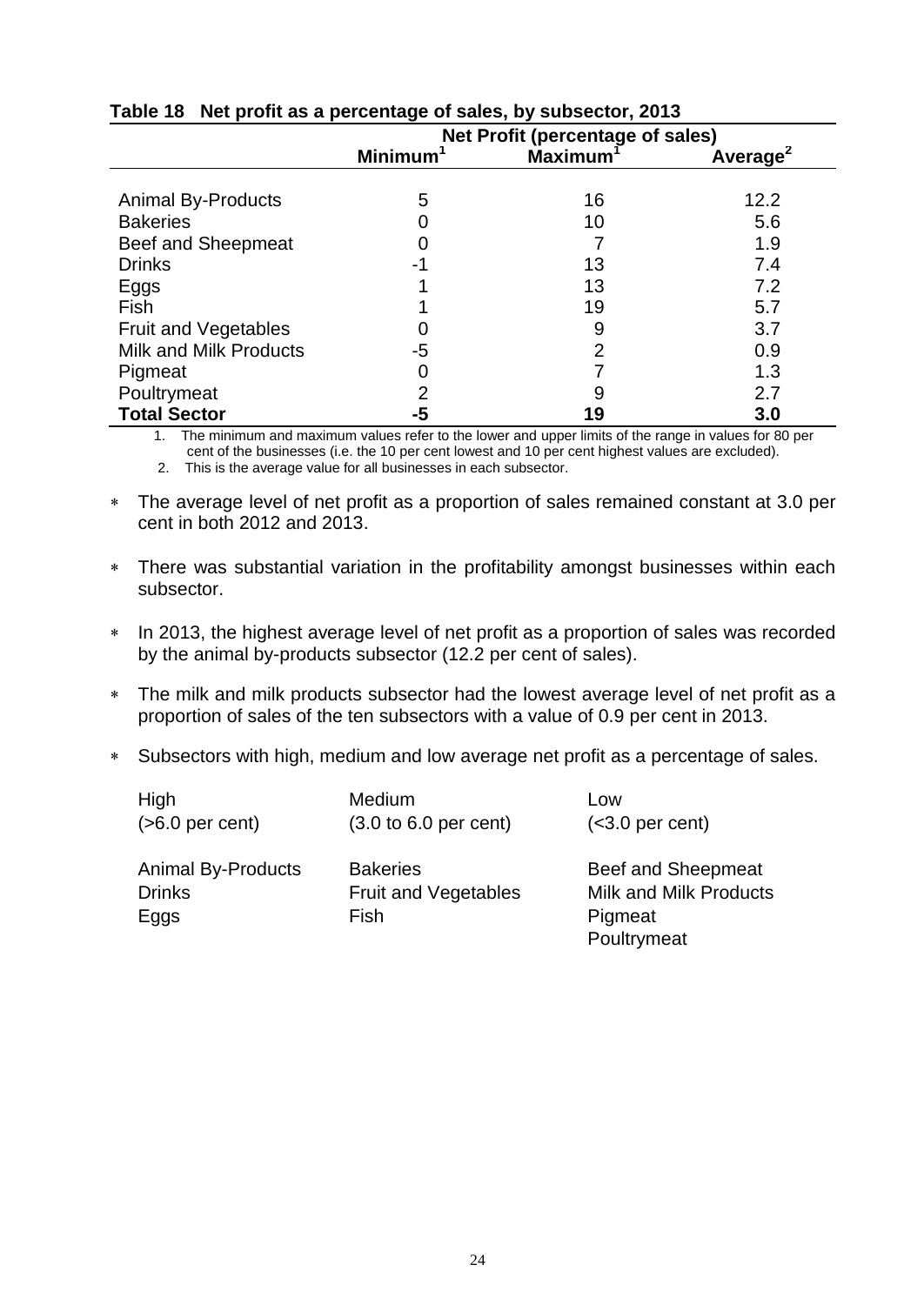|                               | Value added (percentage of sales) |                      |                      |
|-------------------------------|-----------------------------------|----------------------|----------------------|
|                               | <b>Minimum</b>                    | Maximum <sup>1</sup> | Average <sup>2</sup> |
|                               |                                   |                      |                      |
| <b>Animal By-Products</b>     | 19                                | 39                   | 22.4                 |
| <b>Bakeries</b>               | 22                                | 62                   | 33.2                 |
| Beef and Sheepmeat            | 8                                 | 30                   | 11.0                 |
| <b>Drinks</b>                 | 15                                | 47                   | 24.2                 |
| Eggs                          | 8                                 | 25                   | 13.2                 |
| Fish                          | 9                                 | 30                   | 20.6                 |
| <b>Fruit and Vegetables</b>   | 14                                | 35                   | 21.9                 |
| <b>Milk and Milk Products</b> | 5                                 | 36                   | 8.3                  |
| Pigmeat                       | 8                                 | 31                   | 10.5                 |
| Poultrymeat                   | 16                                | 33                   | 22.2                 |
| <b>Total Sector</b>           | 5                                 | 62                   | 15.9                 |

# **Table 19 Value added as a percentage of sales, by subsector, 2013**

1. The minimum and maximum values refer to the lower and upper limits of the range in values for 80 per cent of the businesses (i.e. the 10 per cent lowest and 10 per cent highest values are excluded).

- Value added as a percentage of sales is considered to be one of the most important measures of performance because it provides an indication of the magnitude of value that is added to all the inputs which are used in the activity of processing before leaving the factory gate.
- Average value added as a percentage of sales decreased from 16.1 per cent in 2012 to 15.9 per cent in 2013.
- Average value added as a percentage of sales declined in eight subsectors between 2012 and 2013. The remaining two subsectors increased their average level of value added as a percentage of sales.
- \* In 2013, the average value added as a percentage of sales was highest in the bakeries (33.2 per cent of sales) subsector. The subsector that recorded the lowest average value added as a percentage of sales was the milk and milk products subsector (8.3 per cent of sales).
- The range in average value added expressed as a percentage of sales recorded for the subsectors is partly explained by the presence of primary processing and further processing businesses within each subsector.
- Subsectors with high, medium and low average value added as a percentage of sales.

| High                             | Medium                                                                          | Low                                                                    |
|----------------------------------|---------------------------------------------------------------------------------|------------------------------------------------------------------------|
| $( >23$ per cent)                | $(14 \text{ to } 23 \text{ per cent})$                                          | $(<$ 14 per cent)                                                      |
| <b>Bakeries</b><br><b>Drinks</b> | <b>Animal By-Products</b><br>Fish<br><b>Fruit and Vegetables</b><br>Poultrymeat | Beef and Sheepmeat<br>Eggs<br><b>Milk and Milk Products</b><br>Pigmeat |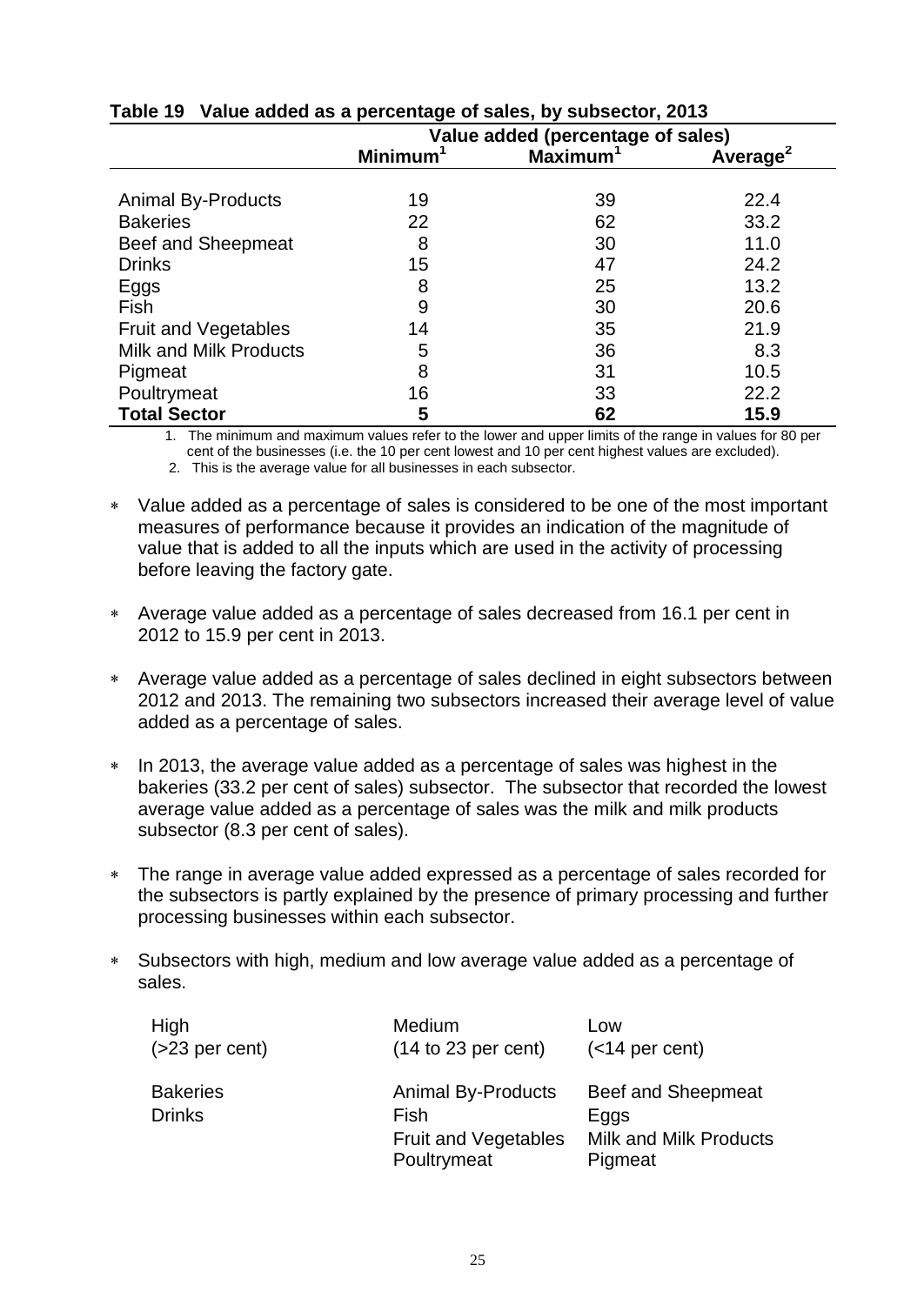|                             | <b>Wages (percentage of sales)</b> |                      |                      |
|-----------------------------|------------------------------------|----------------------|----------------------|
|                             | <b>Minimum</b>                     | Maximum <sup>1</sup> | Average <sup>2</sup> |
|                             |                                    |                      |                      |
| <b>Animal By-Products</b>   | 10                                 | 16                   | 8.4                  |
| <b>Bakeries</b>             | 13                                 | 52                   | 25.0                 |
| <b>Beef and Sheepmeat</b>   | 5                                  | 25                   | 7.8                  |
| <b>Drinks</b>               | 9                                  | 21                   | 10.9                 |
| Eggs                        | 3                                  | 8                    | 4.2                  |
| Fish                        | 5                                  | 20                   | 12.4                 |
| <b>Fruit and Vegetables</b> | 9                                  | 26                   | 14.5                 |
| Milk and Milk Products      | 4                                  | 19                   | 6.1                  |
| Pigmeat                     | 4                                  | 18                   | 7.9                  |
| Poultrymeat                 | 9                                  | 26                   | 17.4                 |
| <b>Total Sector</b>         | 3                                  | 52                   | 10.8                 |

## **Table 20 Wages and salaries as a percentage of sales, by subsector, 2013**

1. The minimum and maximum values refer to the lower and upper limits of the range in values for 80 per cent of the businesses (i.e. the 10 per cent lowest and 10 per cent highest values are excluded).

- The wages and salaries bill is one of the main components of cost incurred by any business. The average wages bill represented 10.8 per cent of the total value of food and drinks processing sector sales in 2013; a reduction of 0.2 percentage points from 2012.
- In 2013, the range in values for average wages and salaries cost as a proportion of sales ranged from 4.2 per cent of sales in the eggs subsector to 25.0 per cent of sales in the bakeries subsector.
- Between 2012 and 2013, there was a decrease in the average value of wages and salaries expressed as a percentage of sales in six of the subsectors. The remaining subsectors recorded a modest increase in average wages and salaries as a percentage of sales over this period.
- Within each subsector, the difference between the minimum and maximum proportion of sales represented by wages and salaries was quite large. Such differences have been recorded in previous years and reflect the wide range of types of processing activities undertaken and levels of mechanisation within subsectors.
- Subsectors with high, medium and low average wages and salaries as a percentage of sales.

| High                                                          | <b>Medium</b>                                      | Low                                                                    |
|---------------------------------------------------------------|----------------------------------------------------|------------------------------------------------------------------------|
| $($ >14 per cent)                                             | $(8 \text{ to } 14 \text{ per cent})$              | $(8 per cent)$                                                         |
| <b>Bakeries</b><br><b>Fruit and Vegetables</b><br>Poultrymeat | <b>Animal By-Products</b><br><b>Drinks</b><br>Fish | Beef and Sheepmeat<br>Eggs<br><b>Milk and Milk Products</b><br>Pigmeat |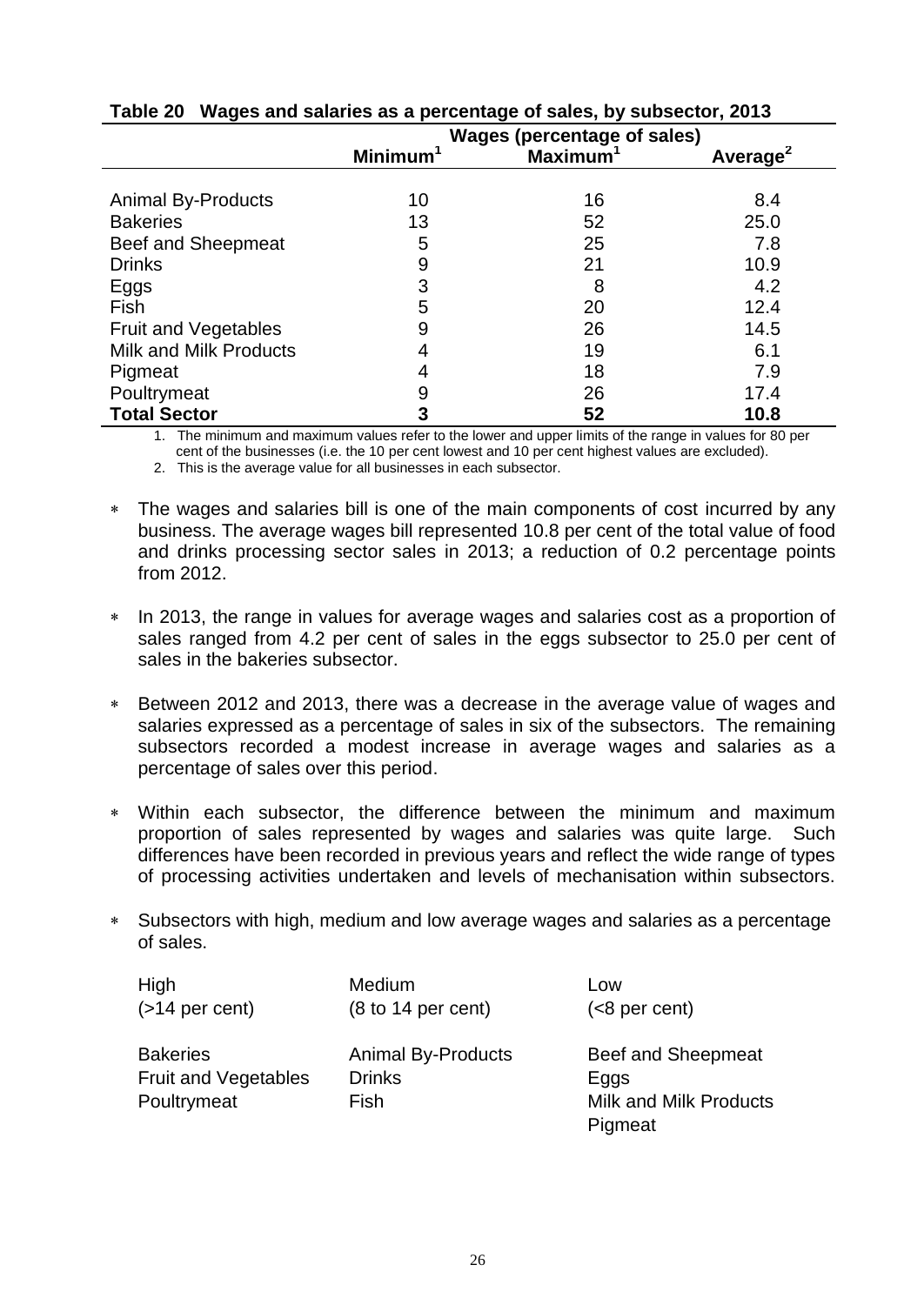# **ANNEX A**

#### **DEFINITIONS OF TERMS**

**Gross turnover** of a subsector is the sum of the annual turnovers of all the businesses in the subsector. It is also equal to the total annual sales of the businesses within the subsector.

**Value added** of a subsector is determined by deducting all of the 'inputs', which are the 'outputs' of other industries, from the gross turnover of the processing subsector. It is equal to the sum of the wages and salaries bill, depreciation, net profit and interest paid in the subsector.

**Agency employment** is the supplying of temporary additional workers to a company on a short term basis by an employment agency matching the needs of the employer and employee.

**Direct employees** are employees that are on the payroll of a company with a full contract of employment.

**Full-time employee** is someone employed for at least 30 hours per week.

**Part-time employee** is someone employed for less than 30 hours per week.

**Casual/seasonal employee** is someone not employed on a regular basis.

**Full-time employee equivalents** in a subsector are the part-time and casual employees converted to full-time equivalents, (by multiplying part-time employees by 0.5 and casual by 0.25), and added to the number of full-time employees.

**Gross profit** is the difference between gross turnover and cost of sales.

**Wages and salaries** is the total remuneration to directors and employees including National Insurance contributions, i.e. it represents the employment cost to the employer, not the amount received by the employee.

**Depreciation** is the depreciation charge made against all the tangible fixed assets in the business.

**Net profit** is the profit generated after deduction of all costs and charges, including interest costs, but before deduction of tax.

**Total capital employed** is the sum of the share capital, reserves and total borrowings for incorporated businesses and net worth plus total borrowings for partnerships and sole traders.

**Sales per employee** in each subsector is the gross turnover of the subsector divided by the total number of full-time employee equivalents in the subsector.

**Value added per employee** in each subsector is the total subsector value added divided by the total number of full-time employee equivalents in the subsector.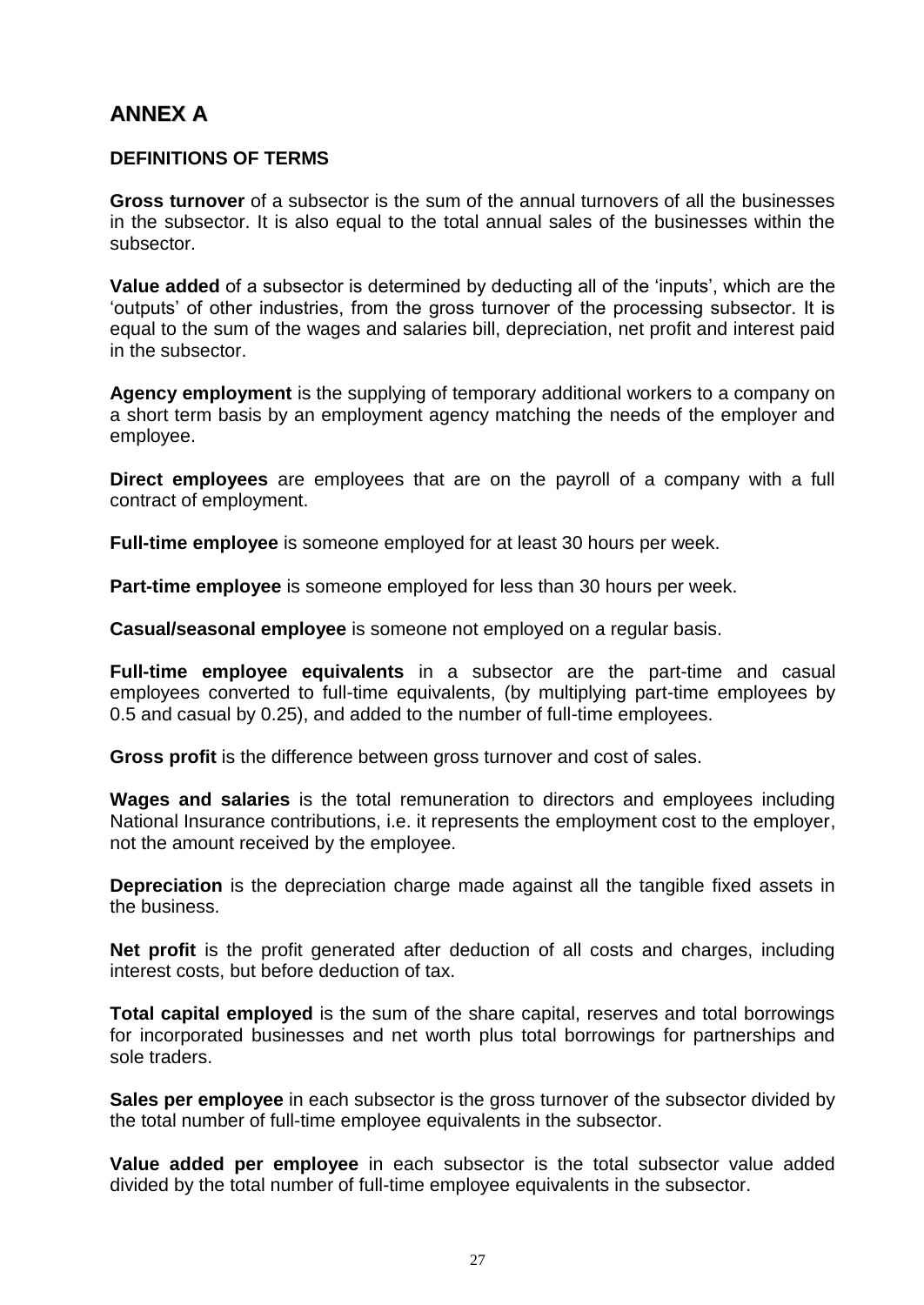**Total capital per employee** in each subsector is the total capital employed divided by the total number of full-time employee equivalents in the subsector.

**Average wage cost per employee** is the subsector's wages and salaries bill divided by the total number of full-time employee equivalents in the subsector. This reflects the employment cost to the employer, not the amount received by the employee.

**Gross profit as a percentage of sales** is the subsector gross profit divided by the subsector gross turnover and expressed as a percentage.

**Net profit as a percentage of sales** is the subsector total net profit divided by the subsector gross turnover and expressed as a percentage.

**Value added as a percentage of sales** is the subsector total value added divided by the subsector gross turnover and expressed as a percentage.

**Wages and salaries as a percentage of sales** is the subsector wages and salaries bill divided by the subsector gross turnover and expressed as a percentage.

**Interest costs as a percentage of sales** is the total interest paid by businesses within the subsector divided by the gross turnover and expressed as a percentage.

**Sales per £1,000 wages** is the sales of the subsector divided by the wages and salaries bill and multiplied by 1,000.

**Value added per £1,000 wages** is the subsector value added divided by the wages and salaries bill and multiplied by 1,000.

**Interest costs as a percentage of gross profit** is the total interest paid by businesses in the subsector divided by the total subsector gross profit and expressed as a percentage.

**Interest costs as a percentage of net profit** is the total interest paid by businesses in the subsector divided by the total subsector net profit and expressed as a percentage.

**Rate of return on capital employed** is the total subsector net profit plus interest paid divided by the total capital employed in the subsector and expressed as a percentage.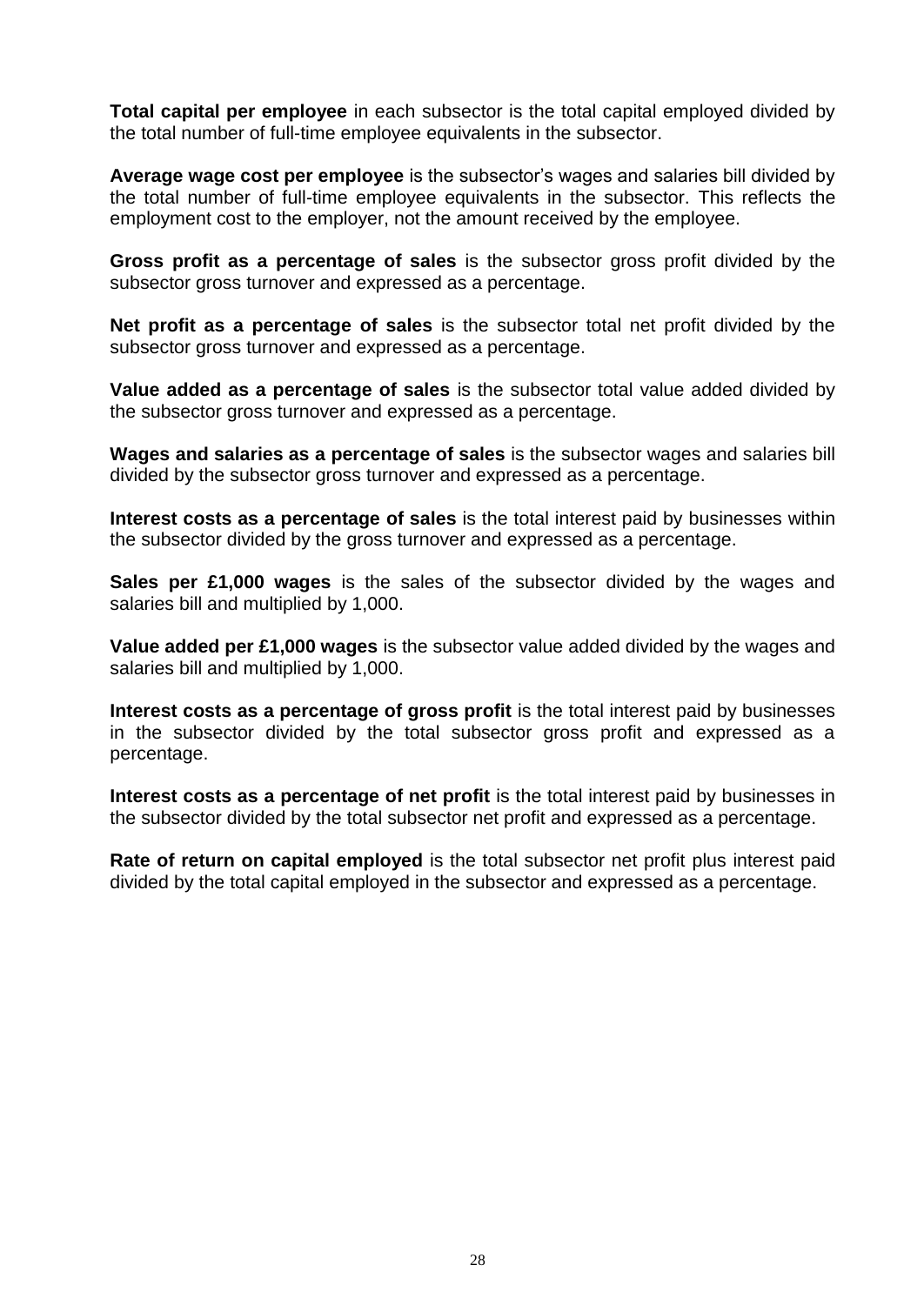## **ANNEX B**

## **DEFINITIONS OF SUBSECTORS**

**Animal By-Products** - those businesses which process red offals and fats which enter the human food chain. It excludes pet food, rendering, and hide and skin processing businesses.

**Bakeries** - flour milling and bread and pastry manufacturers. Home bakeries, which sell their products through their own retail outlets, are excluded.

**Beef and Sheepmeat** - all the businesses involved in the slaughtering of cattle and sheep and the processing of beef and sheepmeat.

**Drinks** - both alcoholic and non-alcoholic drinks manufacturing businesses. The main products are bottled water, soft drinks, beers and whiskey.

**Eggs** - those businesses involved in the grading and packing of eggs and the preparation of egg components for bakeries and catering businesses.

**Fish** - businesses which process and package freshwater and sea fish species. Activities range from filleting to preparing cooked products.

**Fruit and Vegetables** - a wide range of businesses from those principally involved in the grading and packing of fruit and vegetables to those which manufacture products such as potato crisps. Wholesale fruit and vegetable businesses are excluded.

**Milk and Milk Products** - businesses which pasteurise milk and those which manufacture milk products such as butter, cheese, ice-cream and yoghurt. Data does not include milk roundsmen activities.

**Pigmeat** - all businesses involved in the slaughter and processing of pigs. Products include bacon, pork, hams and sausages.

**Poultrymeat** - all slaughtering and processing of table poultry such as chickens, ducks and turkeys. Products range from whole birds to highly developed ready meals based on chicken.